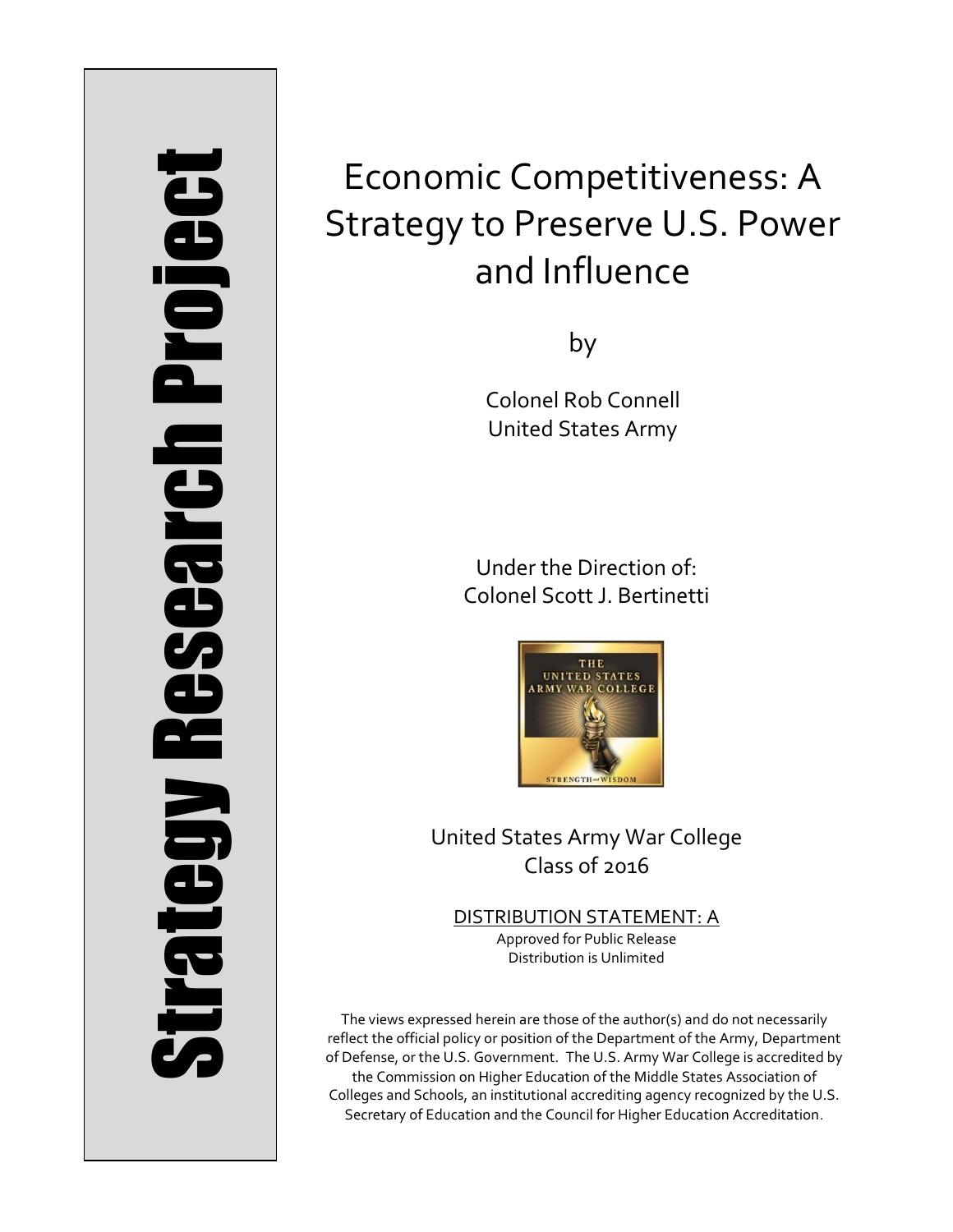| <b>REPORT DOCUMENTATION PAGE</b>                                                                                                                                                                                                                                                                                                                                                                                                                                                                                                                                                                                                                                                                                                                                                                                                                                                                                                                                  |                    |              |             |    |  | Form Approved--OMB No. 0704-0188                        |  |
|-------------------------------------------------------------------------------------------------------------------------------------------------------------------------------------------------------------------------------------------------------------------------------------------------------------------------------------------------------------------------------------------------------------------------------------------------------------------------------------------------------------------------------------------------------------------------------------------------------------------------------------------------------------------------------------------------------------------------------------------------------------------------------------------------------------------------------------------------------------------------------------------------------------------------------------------------------------------|--------------------|--------------|-------------|----|--|---------------------------------------------------------|--|
| The public reporting burden for this collection of information is estimated to average 1 hour per response, including the time for reviewing instructions, searching existing data sources, gathering and<br>maintaining the data needed, and completing and reviewing the collection of information. Send comments regarding this burden estimate or any other aspect of this collection of information, including<br>suggestions for reducing the burden, to Department of Defense, Washington Headquarters Services, Directorate for Information Operations and Reports (0704-0188), 1215 Jefferson Davis Highway, Suite<br>1204, Arlington, VA 22202-4302. Respondents should be aware that notwithstanding any other provision of law, no person shall be subject to any penalty for failing to comply with a collection of information<br>if it does not display a currently valid OMB control number. PLEASE DO NOT RETURN YOUR FORM TO THE ABOVE ADDRESS. |                    |              |             |    |  |                                                         |  |
| 1. REPORT DATE (DD-MM-YYYY)<br>2. REPORT TYPE                                                                                                                                                                                                                                                                                                                                                                                                                                                                                                                                                                                                                                                                                                                                                                                                                                                                                                                     |                    |              |             |    |  | 3. DATES COVERED (From - To)                            |  |
| STRATEGY RESEARCH PROJECT<br>01-04-2016                                                                                                                                                                                                                                                                                                                                                                                                                                                                                                                                                                                                                                                                                                                                                                                                                                                                                                                           |                    |              |             |    |  |                                                         |  |
| <b>4. TITLE AND SUBTITLE</b>                                                                                                                                                                                                                                                                                                                                                                                                                                                                                                                                                                                                                                                                                                                                                                                                                                                                                                                                      |                    |              |             |    |  | <b>5a. CONTRACT NUMBER</b>                              |  |
| Economic Competitiveness: A Strategy to Preserve U.S. Power and Influence                                                                                                                                                                                                                                                                                                                                                                                                                                                                                                                                                                                                                                                                                                                                                                                                                                                                                         |                    |              |             |    |  | <b>5b. GRANT NUMBER</b>                                 |  |
|                                                                                                                                                                                                                                                                                                                                                                                                                                                                                                                                                                                                                                                                                                                                                                                                                                                                                                                                                                   |                    |              |             |    |  | <b>5c. PROGRAM ELEMENT NUMBER</b>                       |  |
| 6. AUTHOR(S)                                                                                                                                                                                                                                                                                                                                                                                                                                                                                                                                                                                                                                                                                                                                                                                                                                                                                                                                                      |                    |              |             |    |  | <b>5d. PROJECT NUMBER</b>                               |  |
| <b>Colonel Rob Connell</b>                                                                                                                                                                                                                                                                                                                                                                                                                                                                                                                                                                                                                                                                                                                                                                                                                                                                                                                                        |                    |              |             |    |  | <b>5e. TASK NUMBER</b>                                  |  |
| <b>United States Army</b>                                                                                                                                                                                                                                                                                                                                                                                                                                                                                                                                                                                                                                                                                                                                                                                                                                                                                                                                         |                    |              |             |    |  | <b>5f. WORK UNIT NUMBER</b>                             |  |
|                                                                                                                                                                                                                                                                                                                                                                                                                                                                                                                                                                                                                                                                                                                                                                                                                                                                                                                                                                   |                    |              |             |    |  | 8. PERFORMING ORGANIZATION                              |  |
| 7. PERFORMING ORGANIZATION NAME(S) AND ADDRESS(ES)<br>Colonel Scott J. Bertinetti                                                                                                                                                                                                                                                                                                                                                                                                                                                                                                                                                                                                                                                                                                                                                                                                                                                                                 |                    |              |             |    |  | <b>REPORT NUMBER</b>                                    |  |
| 9. SPONSORING/MONITORING AGENCY NAME(S) AND ADDRESS(ES)                                                                                                                                                                                                                                                                                                                                                                                                                                                                                                                                                                                                                                                                                                                                                                                                                                                                                                           |                    |              |             |    |  | 10. SPONSOR/MONITOR'S ACRONYM(S)                        |  |
| U.S. Army War College, 122 Forbes Avenue, Carlisle, PA 17013                                                                                                                                                                                                                                                                                                                                                                                                                                                                                                                                                                                                                                                                                                                                                                                                                                                                                                      |                    |              |             |    |  | <b>11. SPONSOR/MONITOR'S REPORT</b><br><b>NUMBER(S)</b> |  |
| Distribution A: Approved for Public Release. Distribution is Unlimited.<br>Please consider submitting to DTIC for worldwide availability? YES: $\Box$ or NO: $\boxtimes$ (student check one)<br>Project Adviser recommends DTIC submission?<br>YES: $\Box$ or NO: $\Box$ (PA check one)<br><b>13. SUPPLEMENTARY NOTES</b>                                                                                                                                                                                                                                                                                                                                                                                                                                                                                                                                                                                                                                         |                    |              |             |    |  |                                                         |  |
| Word Count: 6,956                                                                                                                                                                                                                                                                                                                                                                                                                                                                                                                                                                                                                                                                                                                                                                                                                                                                                                                                                 |                    |              |             |    |  |                                                         |  |
| <b>14. ABSTRACT</b><br>This paper states that emerging nations are not an existential threat to the U.S. Instead, the primary<br>threat to U.S. power and influence is dual natured and revolves around the nation's massive debt and<br>inability to adapt to the changing world. To address these threats and maintain its position as a global<br>leader, the U.S. must adopt a strategy focused on becoming more economically competitive via a smart<br>power approach designed to contain emerging powers economically by dominating global market shares<br>To ensure effectiveness, the executive branch must develop, sponsor and maintain this strategy in the<br>same manner that the U.S. government managed the containment of the USSR under NSC-68.                                                                                                                                                                                                |                    |              |             |    |  |                                                         |  |
| <b>15. SUBJECT TERMS</b><br>Economy, Emerging Nations, National Strategy, Economic Competitiveness, Containment                                                                                                                                                                                                                                                                                                                                                                                                                                                                                                                                                                                                                                                                                                                                                                                                                                                   |                    |              |             |    |  |                                                         |  |
| 16. SECURITY CLASSIFICATION OF:<br>17. LIMITATION<br>18. NUMBER OF PAGES                                                                                                                                                                                                                                                                                                                                                                                                                                                                                                                                                                                                                                                                                                                                                                                                                                                                                          |                    |              |             |    |  | 19a. NAME OF RESPONSIBLE PERSON                         |  |
| a. REPORT                                                                                                                                                                                                                                                                                                                                                                                                                                                                                                                                                                                                                                                                                                                                                                                                                                                                                                                                                         | <b>b. ABSTRACT</b> | c. THIS PAGE | OF ABSTRACT | 30 |  | 19b. TELEPHONE NUMBER (w/area code)                     |  |
| UU                                                                                                                                                                                                                                                                                                                                                                                                                                                                                                                                                                                                                                                                                                                                                                                                                                                                                                                                                                | UU                 | UU           | UU          |    |  |                                                         |  |

**Standard Form 298** (Rev. 8/98), Prescribed by ANSI Std. Z39.18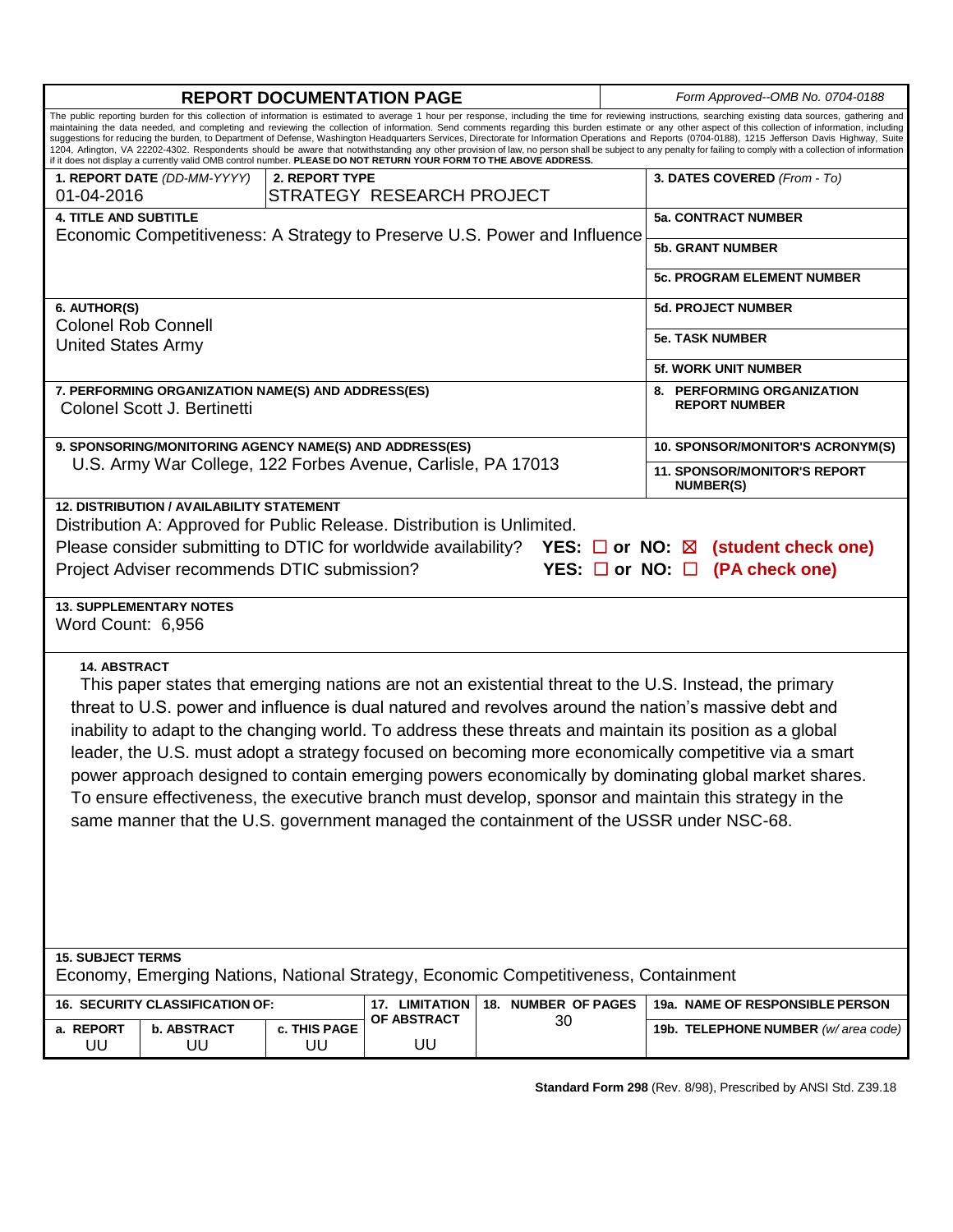# Economic Competitiveness: A Strategy to Preserve U.S. Power and Influence (6,956 words)

### **Abstract**

This paper states that emerging nations are not an existential threat to the U.S. Instead, the primary threat to U.S. power and influence is dual natured and revolves around the nation's massive debt and inability to adapt to the changing world. To address these threats and maintain its position as a global leader, the U.S. must adopt a strategy focused on becoming more economically competitive via a smart power approach designed to contain emerging powers economically by dominating global market shares. To ensure effectiveness, the executive branch must develop, sponsor and maintain this strategy in the same manner that the U.S. government managed the containment of the USSR under NSC-68.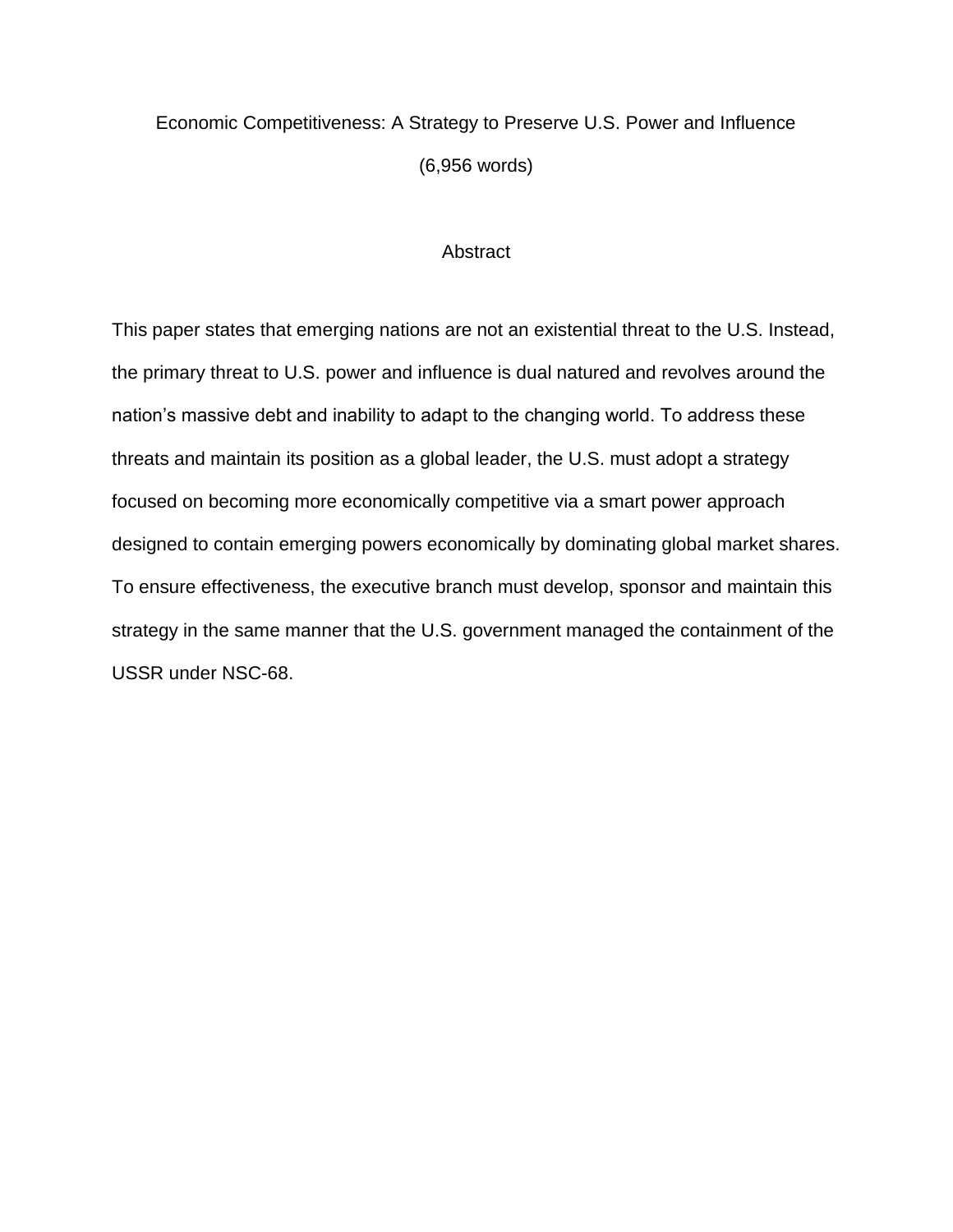## **Economic Competitiveness: A Strategy to Preserve U.S. Power and Influence**  Here be Dragons!

 $-$ Robinson Meyer<sup>1</sup>

Cartographers of old inscribed the above and drew pictures of monstrous beasts along the margins of their antique maps. They did so to describe the unknowns that lurked in the corners of the world which remained unexplored. The United States faces similar unknowns today but in a different sense. While the physical landscape of the world is well known, the future of how the U.S. can maintain its influence over this landscape is not. This has led some to mislabel uncertainty in the same manner as the ancient mapmakers did – as a threat.

The original purpose of this paper was to provide thoughts on how the U.S. could answer the rise of China and the threat it presents to U.S. power and global influence. Simply put, the question was, "How does the U.S. contain China?" The answer to this question is even simpler – it cannot. It cannot in the same vein in which the West contained the U.S.S.R. during the Cold War. More importantly, relying on the same formula which produced success is no longer applicable because the Chinese and American economies are inseparably connected. Any attempt to the old containment formula to one, would invariably damage the other. 2

This realization reversed the initial thoughts of the paper. It forced a new line of thinking which shifted the focus away from China and towards the U.S. While the economy is truly critical to U.S. power, it is subject to manipulation through policy and it will suffer if the policy is imbalanced. Ultimately, this line of thought helped develop the idea that the true existential threat to the U.S. is its unwillingness to adapt to modern realities. This is ironic as the U.S. and its allies built the modern world and the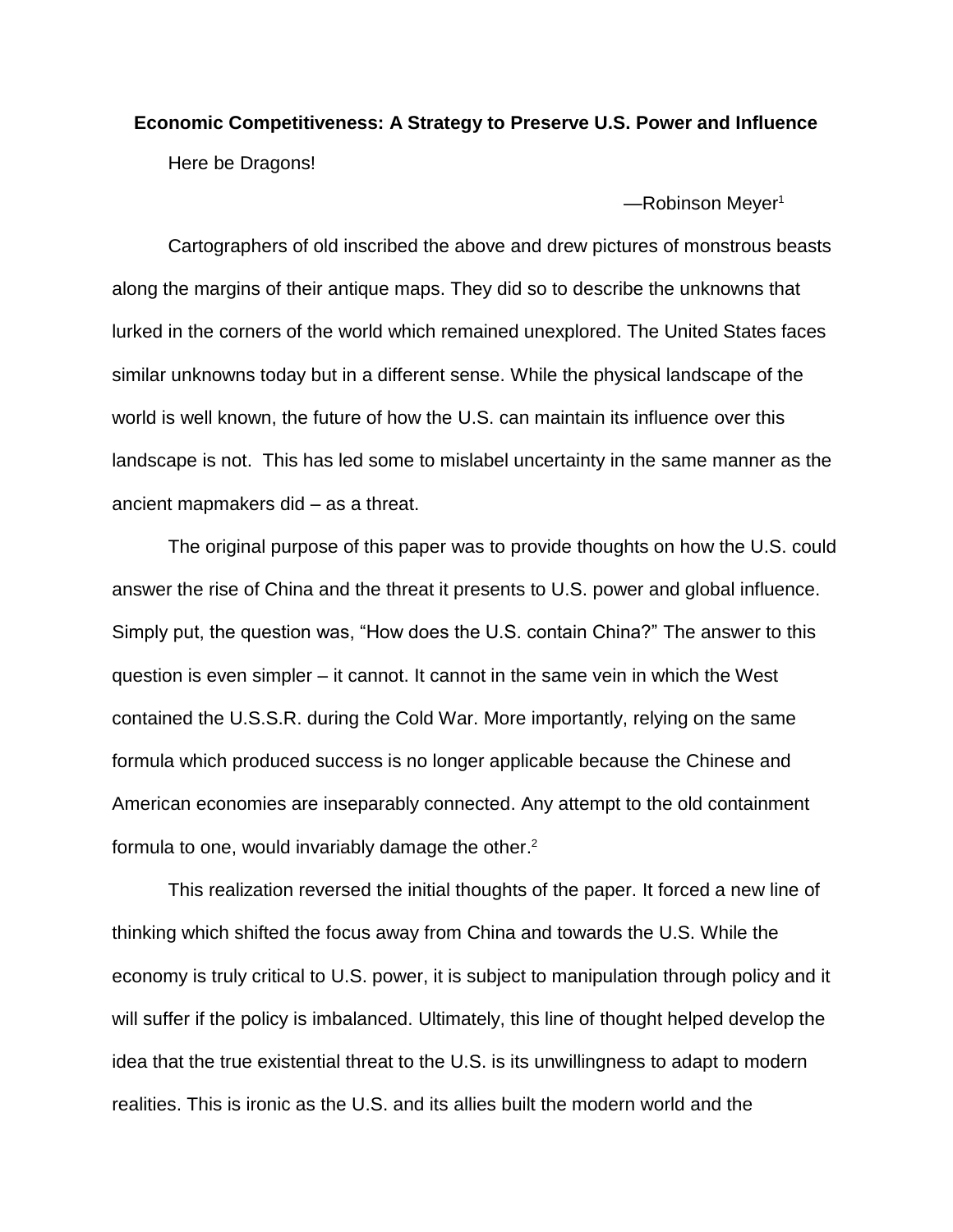international systems that govern it. They did so to offer an alternative to Communism and they subsequently enjoyed a dramatic increase in power when the Soviet Union fell. However, since the fall, it is arguable that the U.S. has not adapted to the world it created. Some believe that that the U.S. failed – and continues to fail – to adjust the way it operates across the globe. Consequently, this failure has led to a continued diminishment of its power and influence.

Some academics made the same argument about Great Britain during the Suez Crisis in 1956.<sup>3</sup> Still hobbled by war debt and slowly losing its overseas possessions and reputation as an empire, Britain gambled in Egypt. Unfortunately, it did not pay off and England humiliatingly withdrew from the region. It was among the last gasps of the empire and it occurred due to U.S. diplomatic and economic pressure. Ironically, this fall from empire status reinforced the acknowledgment of the U.S. as a world power. Dr. Mark Duckenfield from the U.S. Army War College wrote about the possibility of the U.S. experiencing a similar "Suez Moment" in the future.<sup>4</sup> He asserts that, if not careful, the U.S. could find itself in the same position as England in the 1950's. That said, Duckenfield's point is poignant in that the U.S. could follow the same path as the U.K. unknowingly and to the point where its ability to lead the international system could be called into question.

This paper provides thoughts on how the U.S. can avoid its own "Suez Moment". First, it argues that the nation's biggest threat is not China. Instead, the true threat to U.S. global power and influence is its declining economy and enormous debt. Just as important as the debt problem, is the U.S. reticence to adapt to the modern world which has manifested itself in a resistance to change. Ultimately, these problems have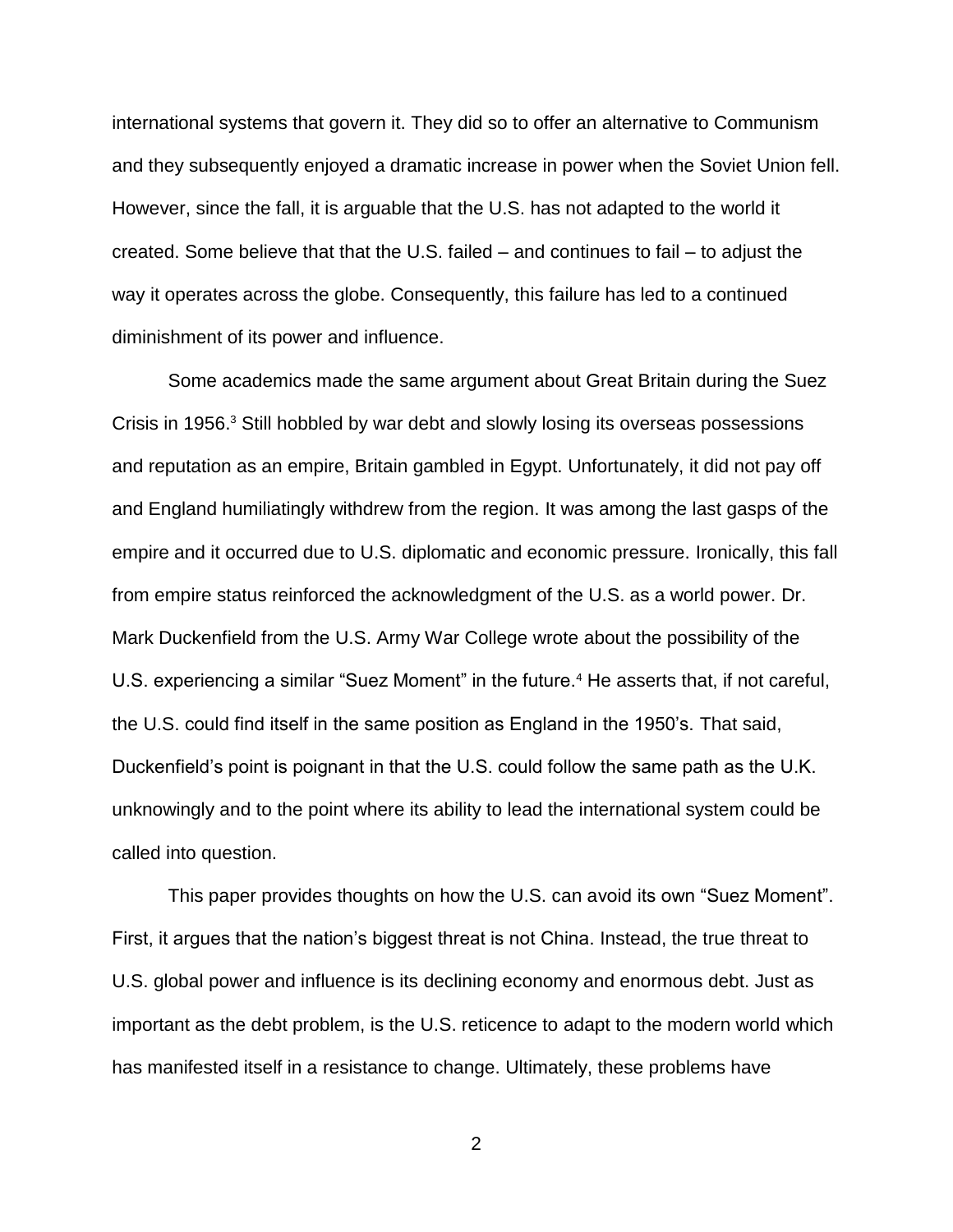damaged the nation's ability to lead and simultaneously created a vacuum for the competition, namely an emerging China, to fill. Therefore, the solution to this dilemma is not containment of China. Instead the solution lies with the U.S. ability to adapt, interact and economically compete with world as it is, not as it was. Finally, the paper concludes with a set of recommendations designed to facilitate this change and promote U.S. economic competitiveness around the globe.

To say that China is not a problem for the U.S. is an understatement. China is a problem – a problem within the Pacific Rim and to U.S. interests in the region. While important, neither constitutes an existential threat. More accurately, China and its partner BRICS (Brazil, Russia, India and South Africa) nations are the competition. Together, the BRICS experienced a meteoric rise economically, militarily and influentially across the globe. Of these categories, their economies are of great concern – especially the Chinese. This concern is due to the exceedingly rapid rate of its growth and influence around the world. Patrick Stewart of the Council on Foreign Relations stated that the Chines experienced the "…fastest reallocation of economic might in history as it [China]…accounted for only 11% of U.S. GDP in 2000, ...[and] has now overtaken U.S. in purchasing parity."<sup>5</sup>

However, while this growth represents economic power, it also indicates an economy that is growing too fast and therefore subject to slowdown. This slowdown began in 2012, as indicated by a massive reduction in Chinese demand for foreign commodities.<sup>6</sup> Analysts predict that this slowdown in growth will continue to contract to a rate below last year's 6.9% - its lowest in 25 years. 7 In addition to the deceleration in GDP, the Chinese also have a debt problem.<sup>8</sup> According to current estimates, the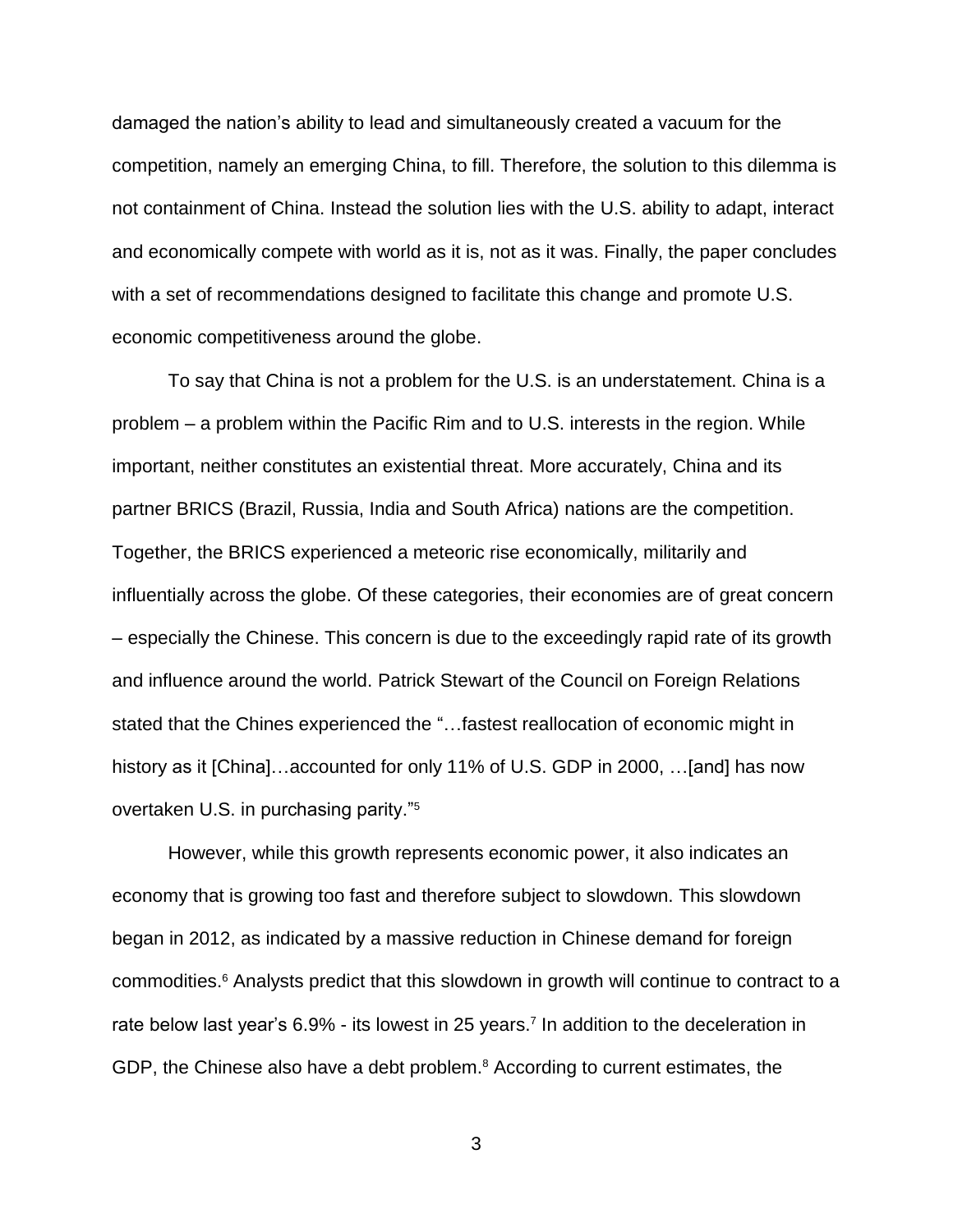Chinese debt to GDP ratio is over 250%.<sup>9</sup> When combined with the slowdown in growth, this debt indicates that China has overleveraged itself and eventually will face a similar, if not more serious, fiscal dilemma than the U.S.

In addition to financial issues, China has other internal problems which demand attention. Despite being a Communist country, China exercises a form of mercantilism in regards to its economic policy. The State and its military apparatus run the government and the country's equivalent of corporations, which leaves little divide between business and governance. China's centrally managed economy is authoritarian in nature and focused on growth and business. It is similar to Britain's colonial East India Company, but with a Communist ideological base. While this system has produced unprecedented economic growth, it has also created an unexpected and very nascent middle class. If this middle class continues to grow, some experts predict that it will want a greater voice in how the government manages its economic policies.<sup>10</sup> Another problem associated with the rising middle class is that it could produce intraclass friction by creating the 'have and have not' syndrome. In either case, the government will have to address these and other problems associated with the hybrid free market-communist business model it has fostered. .

Admittedly, the rise of the middle class does not constitute a serious threat to China or its government. However, if combined with other internal problems, it could have profound repercussions. Currently, China has some serious internal problems: effects of the one child policy, security issues in the western provinces, pollution and wage increase demands from millions of its workers. If not careful, these issues could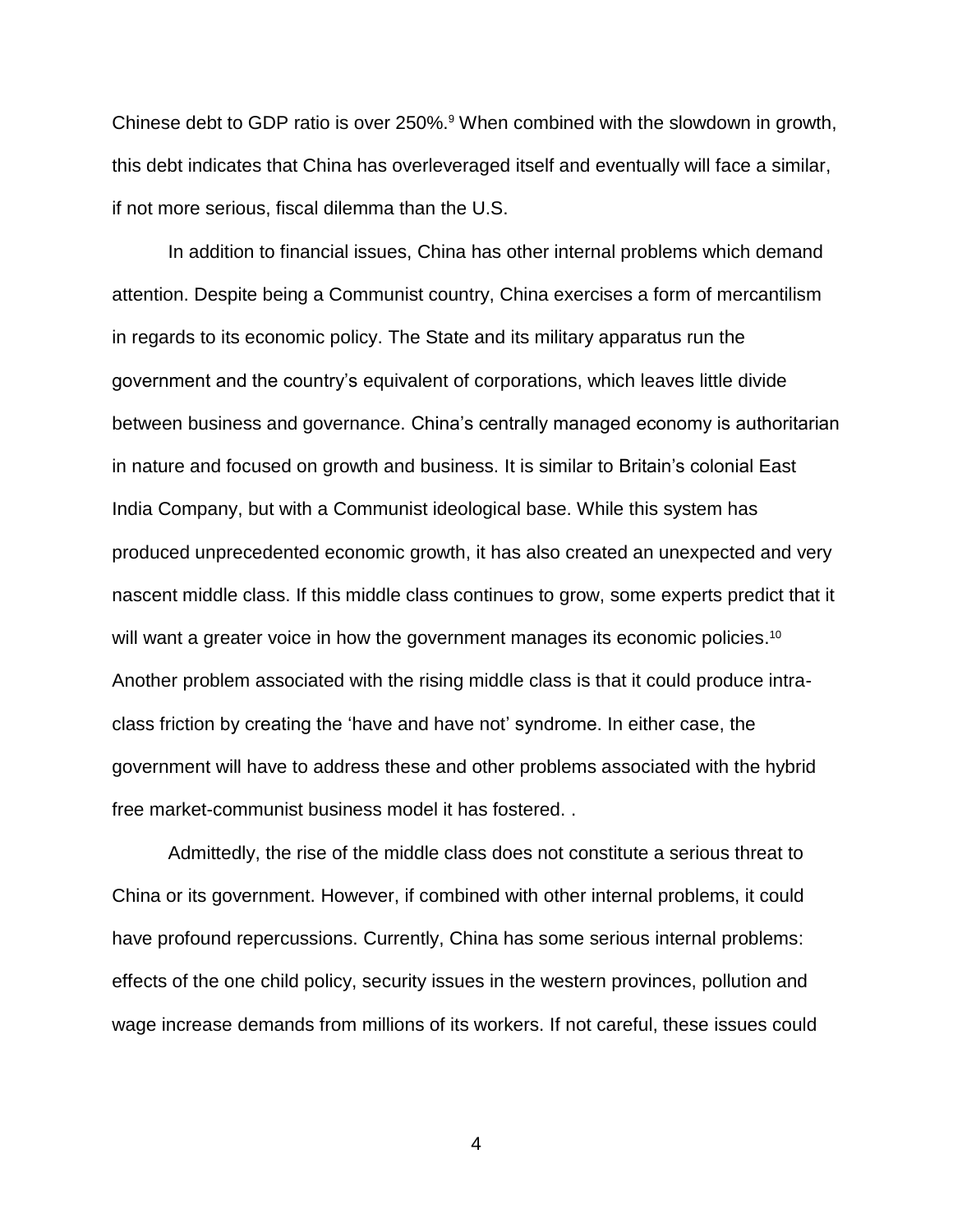significantly disrupt the country's ability to grow economically and degrade the governmental legitimacy.

The emergence of China is indicative of the fact that the U.S. no longer has a monopoly on global economic power or the international system that regulates it. China represents the new stake holders that want, and have the means, to compete within the global order. They do not see the world from the same perspective as the U.S. or its allies and partners. If given the opportunity, China and other emerging nations, will change or compete with the current international system that has benefitted the U.S. for decades. Overall, China is acting in a similar manner as the U.S. did in the 1950s. It is ignoring the status quo and building global systems that are beneficial to it. More importantly, it is doing so during a period of U.S. economic decline.

Arguably the economy is the source of the U.S. power and influence. It provides the nation the means and resources by which the government is able to meet its Constitutional requirements. When the economy is healthy, the nation is healthy and it can expend its resources to fulfill its domestic and overseas agenda. When the economy is crippled, both suffer. Currently, the economy is slowly recovering from the massive trauma of the 2007-2008 recession. While this recovery is good for business at home and abroad, there remains the underlying problem of the \$18.2 trillion national debt partially caused by the recession.<sup>11</sup> When compared to the 2015 GDP of \$17.2 trillion, the debt to total economic product percentage is 102% - a sum greater than the total of all money made in the U.S. in one year. Further complicating the debt problem is how the government pays its debt. The government pays debts in two ways. It either uses money from tax revenues or it sells bonds or bills and assumes more debt. In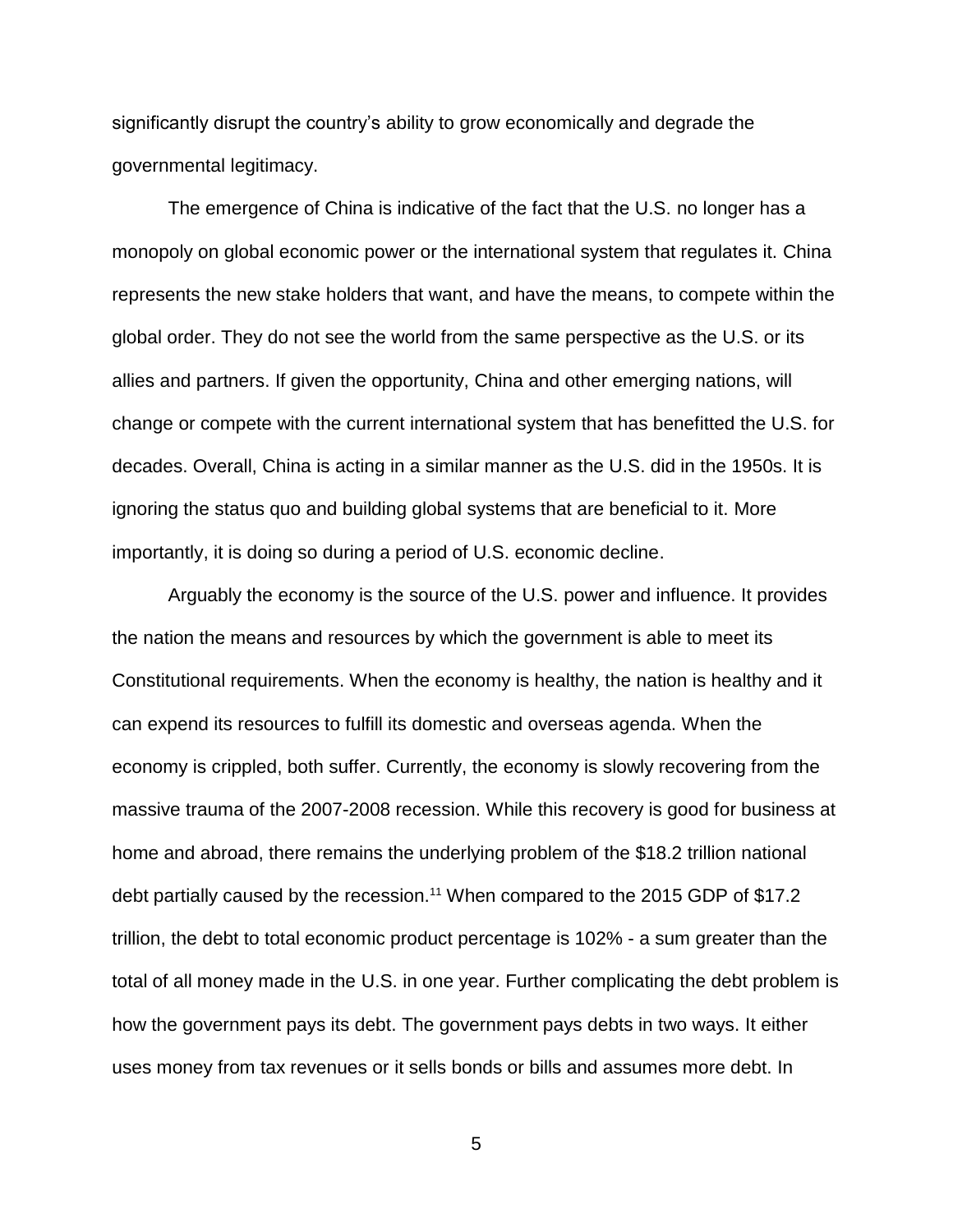2015, U.S. federal tax revenues totaled \$3.2 trillion or about 1/6 of the nation's debt. However, these revenues also pay for the government's annual fiscal budget. Based on recent history and the decline in federal revenue due to the recession, the U.S. has been unable to pay for its budget. This created a series of continuous deficits which led to more amassed debt.<sup>12</sup> As one can see, this problem can become rapidly uncontrollable – especially during an economic downturn which includes bailouts as part of its recovery plan.

In 2004, the U.S. debt was \$6.5 trillion. Due to the recession, recovery measures, and unchecked spending, it has since tripled. The primary reason behind this was the severity of the 2007-2008 economic downturn; since re-labeled as the worst recession since World War II.<sup>13</sup> Even more unsettling, the massive downturn was unexpected as it did not follow the typical Bull and Bear indicators of past downturns. As noted economist Greg Ip states the country experienced a "Minsky Moment."<sup>14</sup> The Minsky Moment is a sudden and violent economic collapse which occurs during a period of prosperity. Of note, the crash of 2007-2008 was particularly devastating because financial experts believed that they had learned how to tame the business cycle. This belief proved untrue as economists failed to account for the vast amount of debt acquired across the private and public sectors. This debt resulted in foreclosures and failures across both sectors and left the federal government with a choice – bailout or allow private sector to fail. The government chose to the bailout option and adopted recovery polices focused on expensive stimulus options and bailouts of major corporations. While successful in jumpstarting the economy, these recovery measures combined with unchecked governmental spending dramatically increased the debt. <sup>15</sup> To further exacerbate the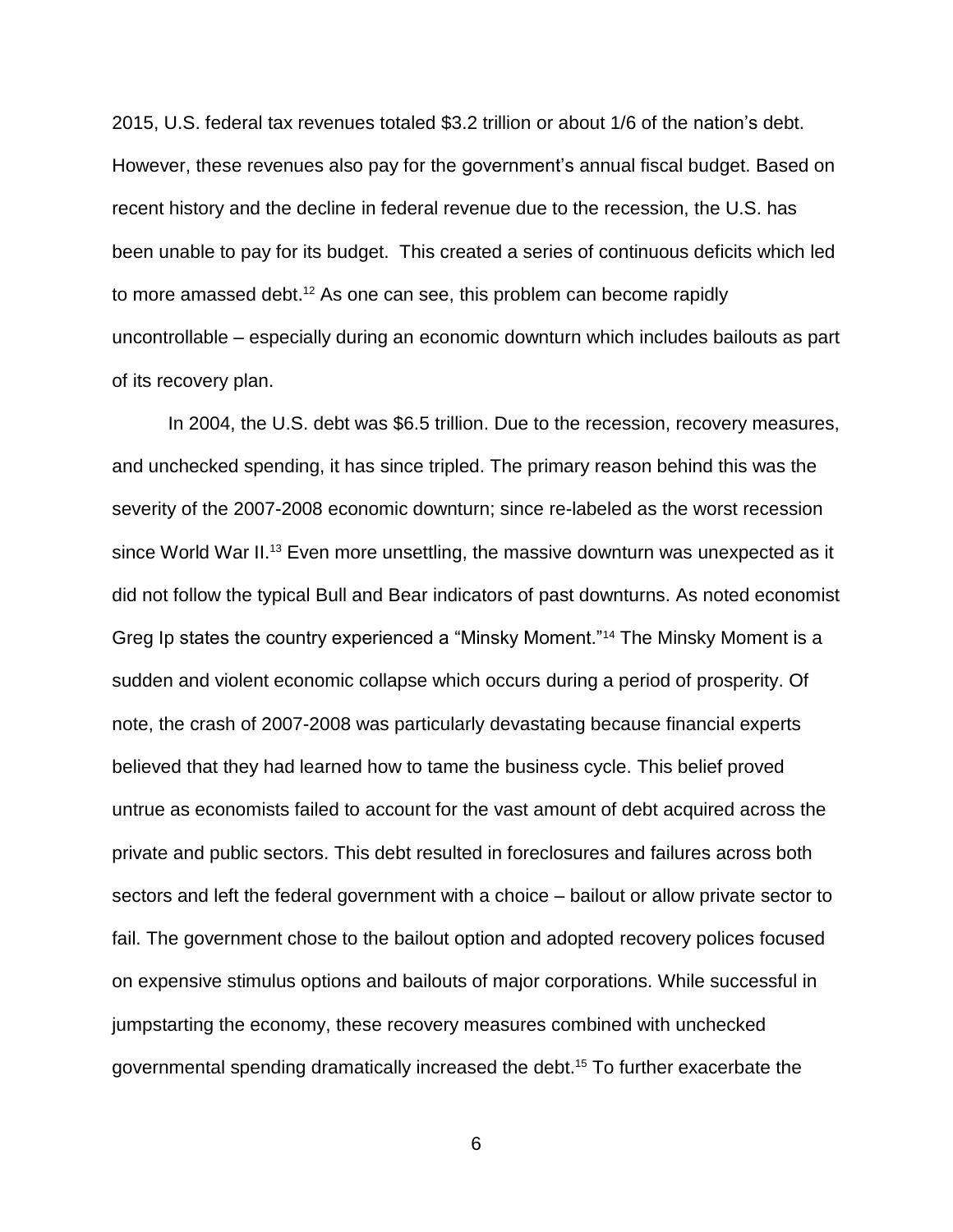problem, the government must repay its debt with interest. Therefore, regardless of whether or not the government spends, its debt will continue to grow until it is paid down. To pay the debt, the government must increase revenue or make budget cuts to generate funds for payment. Neither of these options is easy as indicated by last year's \$600+ billion federal deficit.

The severity of the national debt problem is not a new or emerging crisis. It has been a constant fixture within the nation's political debate. Many leaders have spoken out about its severity too include former Chairmen of the Joint Chiefs of Staff Admiral Mike Mullen who publicly voiced his opinion that it was, "…the biggest threat to our national security…" <sup>16</sup> In 2011, Vice Presidential candidate and future Speaker of the House, Paul Ryan, echoed this sentiment when he told National Public Radio, "When you take a look at the problems our country is facing, debt is No. 1. The math is downright scary and the credit markets aren't going to keep on giving us cheap rates."<sup>17</sup> Despite this attention, U.S. leadership has yet to acknowledge it as an existential threat.

Excessive debt affects the economy in three primary ways. First, with the requirement to pay the debt, there are less resources for other initiatives – either domestic or overseas. This reduces the nation's ability to apply leverage across the Diplomatic, Informational and Economic elements of the DIME. This limits U.S. flexibility and disrupts the nation's ability to compete. Second, debt can destabilize an economy by reducing its legitimacy; too much debt reduces lenders and investors confidence levels. This occurred in August 2011, when Standard and Poor's reduced the U.S. credit rating from AAA to AA+.<sup>18</sup> The effect of this reduction was an increase in interest rates for debt repayment, private sector businesses, and consumers. Another concern is how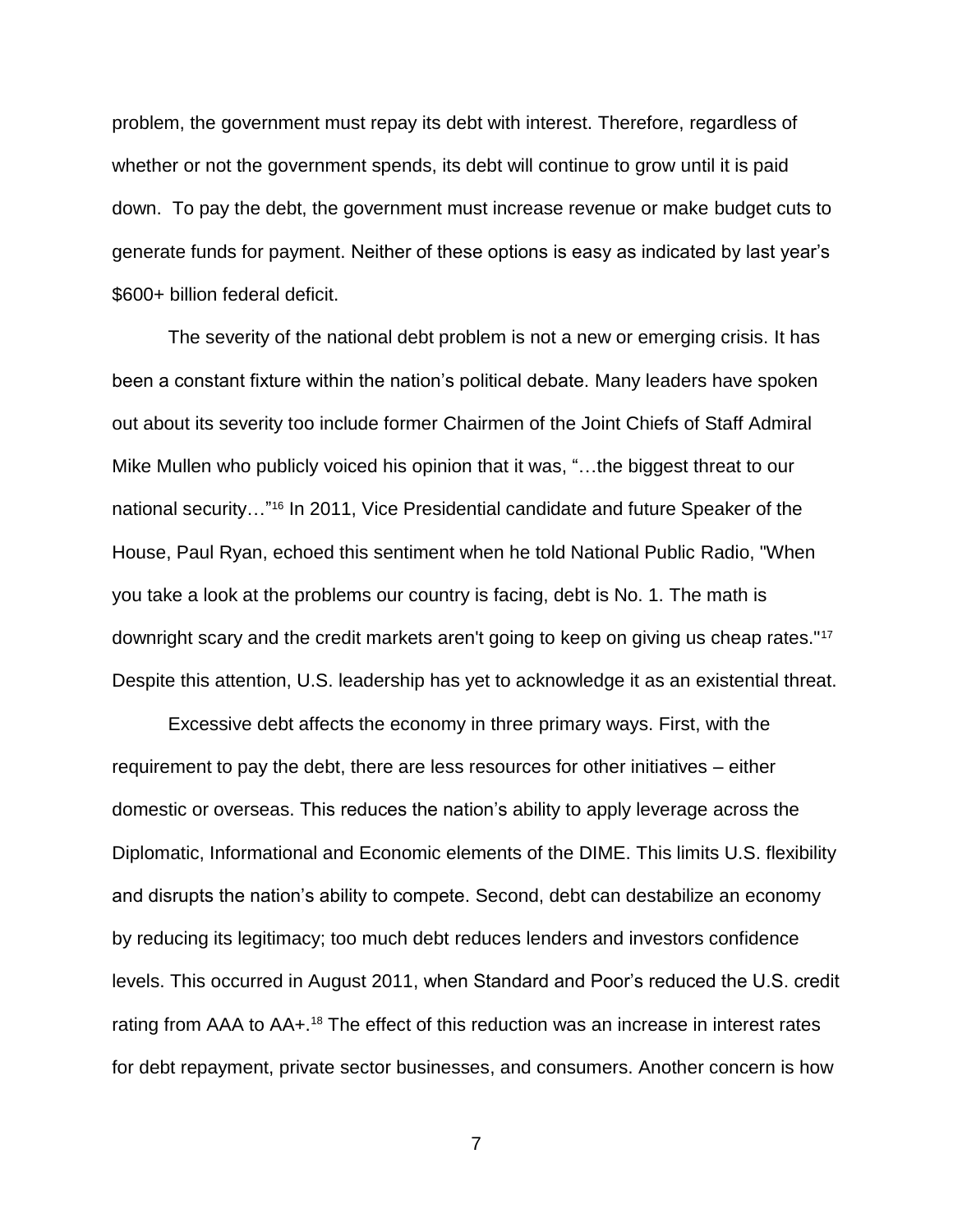the debt could affect the economy if it endured another recession. Despite the fact that most economists believe the U.S. is on the road to a full economic recovery, what would happen if China's downturn turned into a massive slide. Based on the interconnectedness of the economies, the U.S. could find itself right back into a massive recession. This time, however, there wouldn't be a cushion from which to bounce; the nation would have to add debt on top of existing debt to provide stimulus or bailouts. In some cases, bailouts might not be an option which could further complicate recovery efforts. This is the nature of the globally interconnected economy and an example of it occurred on 4 January 2016, when the Dow Jones dropped 467 points due to a downward spike in the Chinese market.<sup>19</sup>

The interconnected nature of the American – Chinese economies is also the reason why a coercive strategy to contain China will fail. If the U.S. were to follow this type of strategy, any damaged incurred by China will be felt within the U.S. system. Simply put, due to the magnitude of U.S. - China business dealings, it would be exceedingly difficult to figure out what and where to contain without understanding how said containment would hurt your side first. If the U.S. attempts to disrupt this symbiotic relationship, it will be the equivalent of cutting off its nose despite its face.

The undoing of the U.S. economy through debt was avoidable. Had economists not been so overconfident in their ability to control the economy, the country could have avoided the recession of 2007-2008. Had the U.S. government regulated loan and banking processes, perhaps the magnitude of the recession would have been smaller. The same goes for consumer credit excesses. Overall, the conditions that led the nation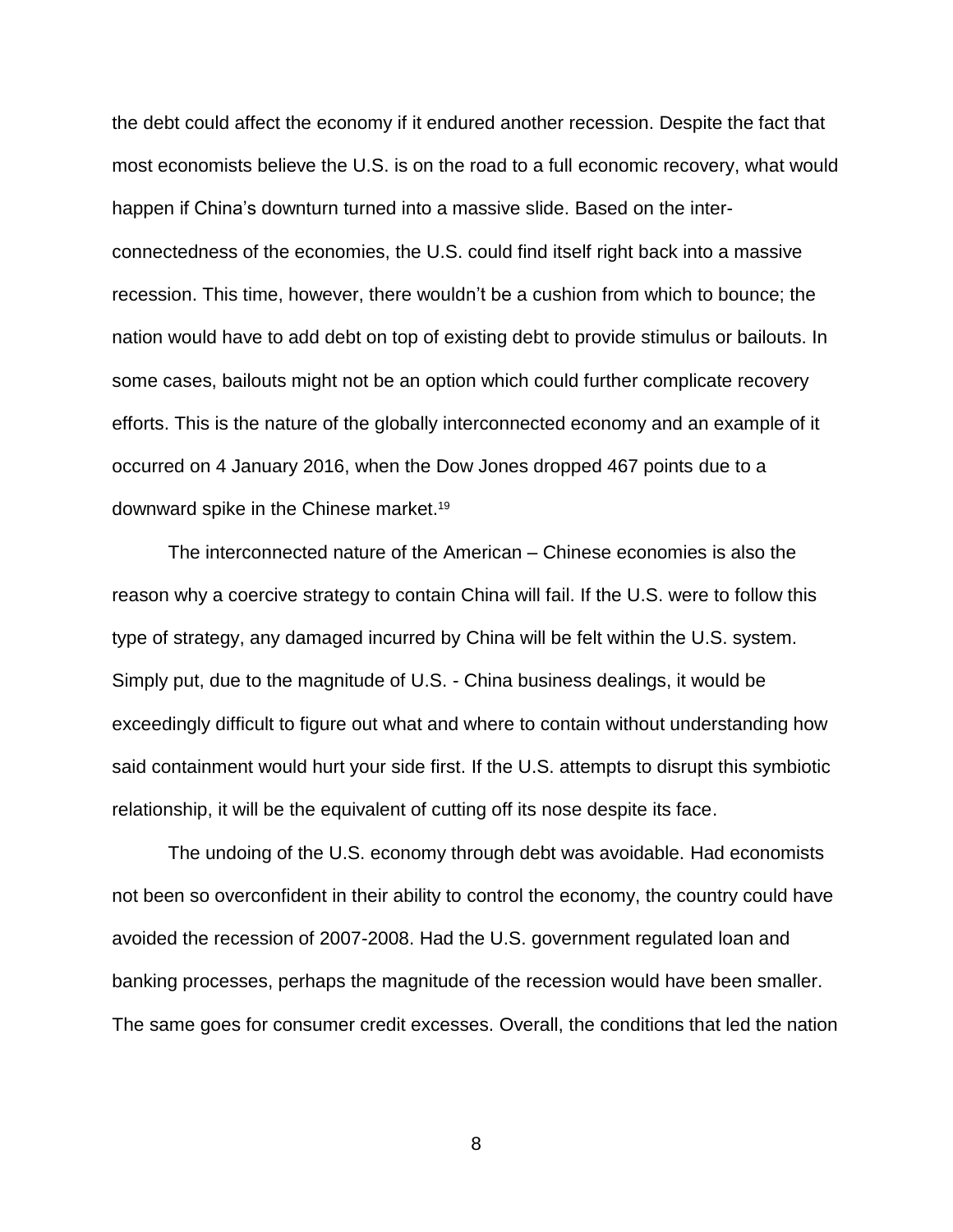its \$18.2 Billion debt were ultimately part of another serious problem that affects the U.S. That problem is the nation's unwillingness to adapt to the modern world.

Besides the massive debt problem, the other critical problem facing the nation is its inability to adapt to the world it helped create. Ironically, this reluctance to change began in the post-Cold War era when U.S. global power and influence was at its zenith and the country was the sole super power in a unipolar world. The rise of U.S. power was in part due to the establishment of systems, thinking and ideas designed to offer an alternative to Communism. In this endeavor, the U.S. was able to bend the world to its desires. With the collapse of the Soviet Union and with the rise of new threats, the U.S. has seemingly lost its ability to adapt. Overall, this resistance to change has hurt the country's ability to address problems with new and innovative solutions. This has stagnated U.S. global influence, power and most importantly – its ability to be economically competitive. There are two primary examples that highlight this resistance: the current state of political affairs in Congress and the inability of the government to reform international systems that are inclusive and globally beneficial.

The primary example of the U.S. inability to change lies within the current state of government – specifically within Congress. One would expect that U.S. politicians would generally unite during times of crisis and when the nation faces a serious threat. However, this is not the case. In some opinions, the Congress' bipolarity is greater than ever before.<sup>20</sup> While maintaining support of party lines has always been an inherent factor in politics, the current level of adherence to the party has created a stalemate within the Congress regardless of which party is in control. The impact of this stalemate has spawned an attitude of non-cooperation and obstructionism on both sides of the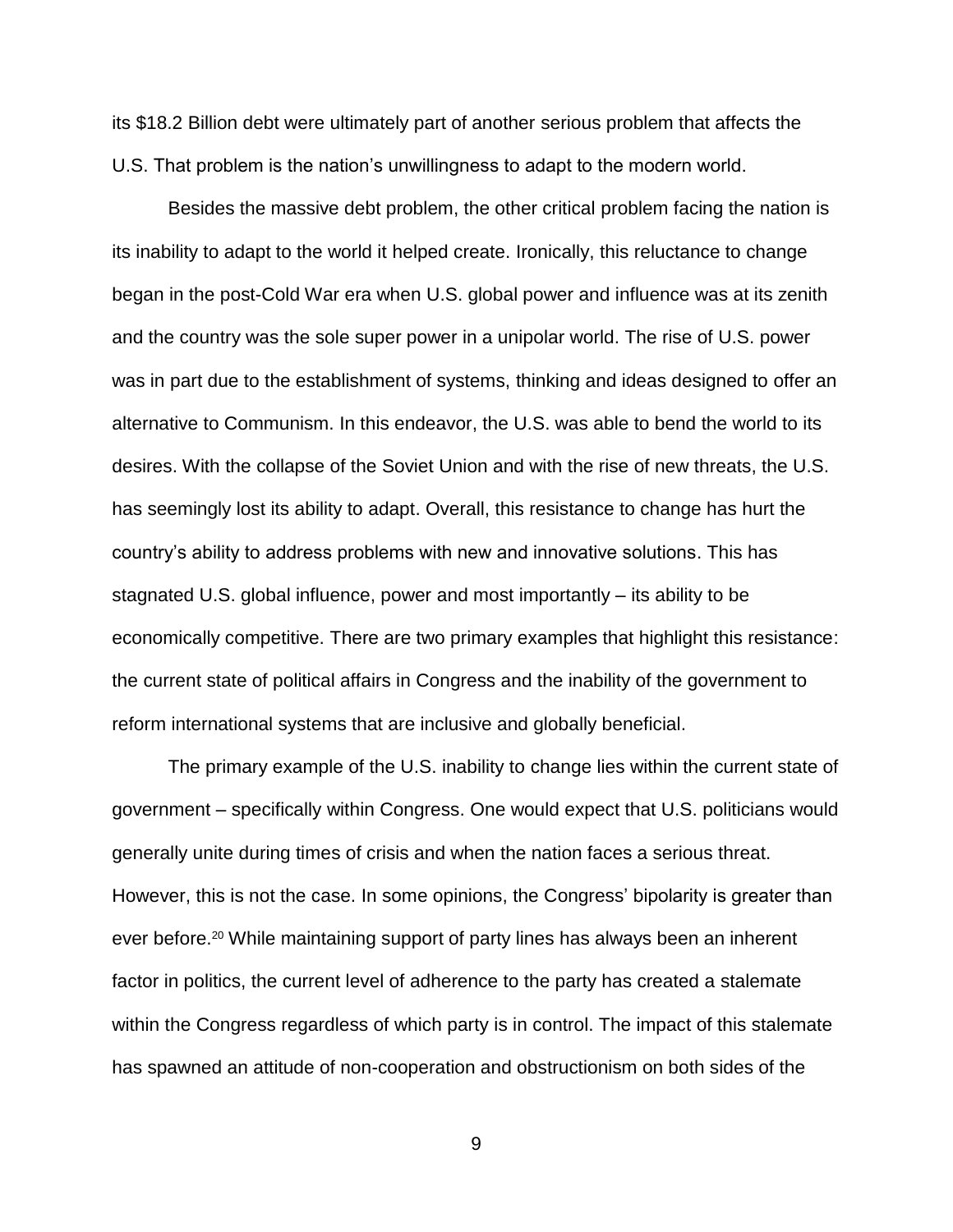aisle and it has led to the rise of emotionally based legislation like the Budget Control Act which ushered in Sequestration.<sup>21</sup> Congress did not devise Sequestration to fix the economy. Instead, Congress designed it to be such a bad option that it would compel both parties to hold meaningful negotiations. Unfortunately, Congressional dysfunction prevented compromise and promoted a failed process. Another, and more appropriate example for this paper, was Congress' failure to support President Obama's plan to reform the International Monetary Fund (IMF). <sup>22</sup> This was a direct reflection of legislative myopia and eventually forced emerging nations and some close U.S. allies to follow the Chinese lead in international system building.

The Obama Administration worked hard to reform the IMF which it saw as badly antiquated international architecture that required updating. The plan was to open up voting membership within the IMF to give China and other emerging countries 'chairs and shares' within the organization. If approved by Congress, it would have locked China into a renewed international system that the U.S. built and benefitted from at Bretton Woods. Indeed, this was exceedingly important to the U.S. long-term economic agenda and a bi-partisan Congress subsequently scuttled it due to fears of emerging Chinese competition and party politics. The impact of this failure to adapt to new realities was wide ranging. First, the IMF's legitimacy was damaged. Instead of being an organization that existed to serve global interests, emerging nations received a clear message – the U.S. and its international system was unwilling to share control of the established global economic infrastructure. Secondly, China responded to this message as any competitor would when locked out. It built its own regional version of the IMF, the Asian Infrastructure Investment Bank (AIIB), which served to directly compete against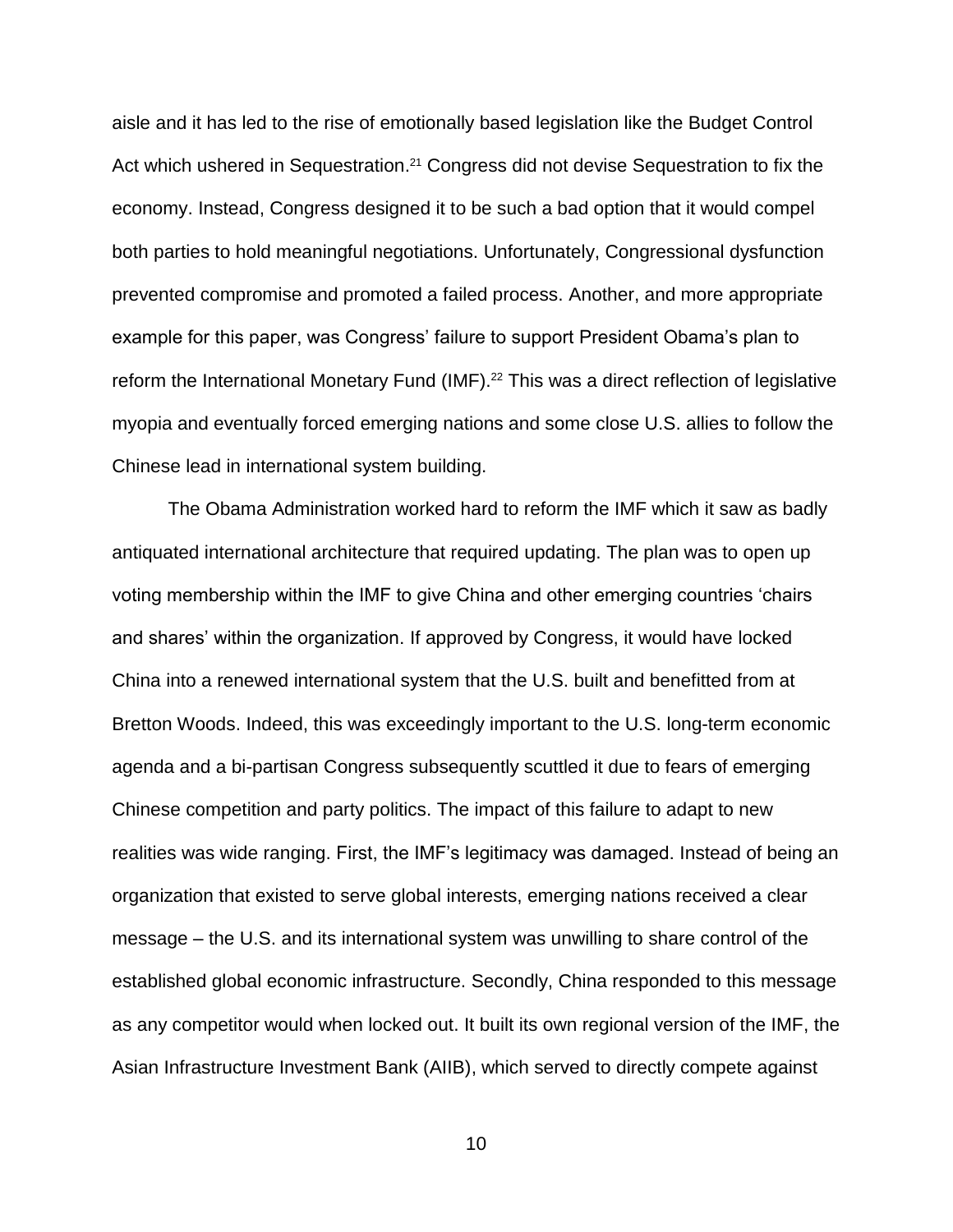the IMF and World Bank within the Pacific Rim.<sup>23</sup> With the creation of the AIIB, China sent its own message to the U.S. That message clearly stated that it would forge its own economic systems. China then amplified this message by inviting Europe to be a part of their system. Despite U.S. attempts to get them to refuse, the Britain, France, Italy and Germany became founding members of the AIIB during the summer of 2015.

The emergence of the AIIB, complete with long standing U.S. allies as founding members, was as unnecessary as it was shortsighted. It damaged U.S. prestige and influence around the globe and it served as an example of how detrimental U.S. political acrimony can be to the nation's interests. If Congress had understood the value of opening IMF participation to China and other emerging countries, it could have revitalized an integral part of the global system that has served the nation well for decades. Congressional leadership failed to see past the rhetoric as much as they failed to see the reality of the world. Rather than compromise, decision makers focused on the party line and maintaining the status quo which ultimately led to failure.

After World War II, the U.S. and its allies created the modern international system at Bretton Woods. Economic in nature and predominately established to offer an alternative to Communism, the system created the IMF, the World Bank, and a host of other agreements that would dominate geo-economic politics for decades.<sup>24</sup> These institutions, backed by American leadership, economic might and influence, greatly benefited the U.S. and other Western nations. In simplest terms, the agreements bent the world to American desires out of appeal, convenience or necessity. Regardless, most of the west sided with the U.S. and the system was established.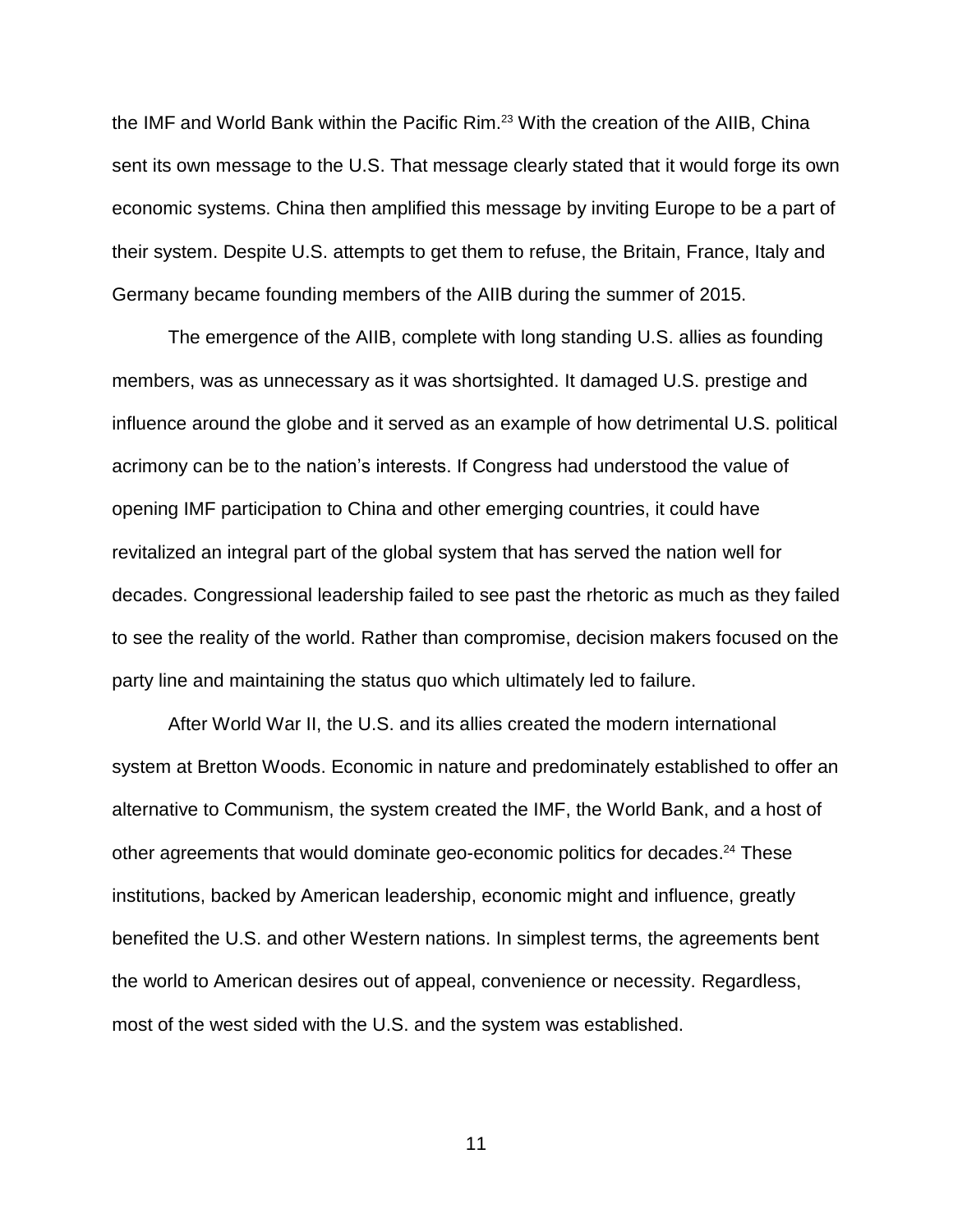Ultimately, this new system proved exceedingly beneficial to the U.S., its allies and the world. It provided a modicum of global stability and gave the U.S. greater influence within the global economic system. Additionally, the system served to support the western economies while isolating the Soviet Union and its Eastern Bloc satellites. Arguably, it played a key role in the fall of the Soviet Union and gave rise to a unipolar world dominated by the U.S. in the 1990s. However, this consolidation of power could not and would not last forever. The rise of China and other near peer competitors at the turn of the century changed the environment. Simultaneously, the attacks on 9/11 led the U.S. into the 'War on Terror', a constant focus on the Middle East and an overaggressive foreign policy. Finally, as if the world had not changed enough, the economy spiraled downward during the 2007-2008 recession. The U.S. was shocked and the level of uncertainty facing the nation grew exponentially.

Regarding the international system, President Obama recognized it was antiquated and in need of reform. This agenda continued in his second term as highlighted in the 2015 *National Security Strategy* goal of making global institutions, "...more effective and representative."<sup>25</sup> To support this objective, the administration attempted to reform the IMF and endured subsequent embarrassment when Congress rejected the proposal. This rejection confirmed to some that the U.S. was interested in maintaining status quo and not in adjusting to current global realities. Today, it seems as if adaptation and evolution are the new normal; both are a part of how nations play the modern game of geo-politics. A failure to understand the requirement to adapt is deleterious to a nations influence as seen in China trumping the U.S. with the establishment of the AIIB. This should serve as a cautionary tale for American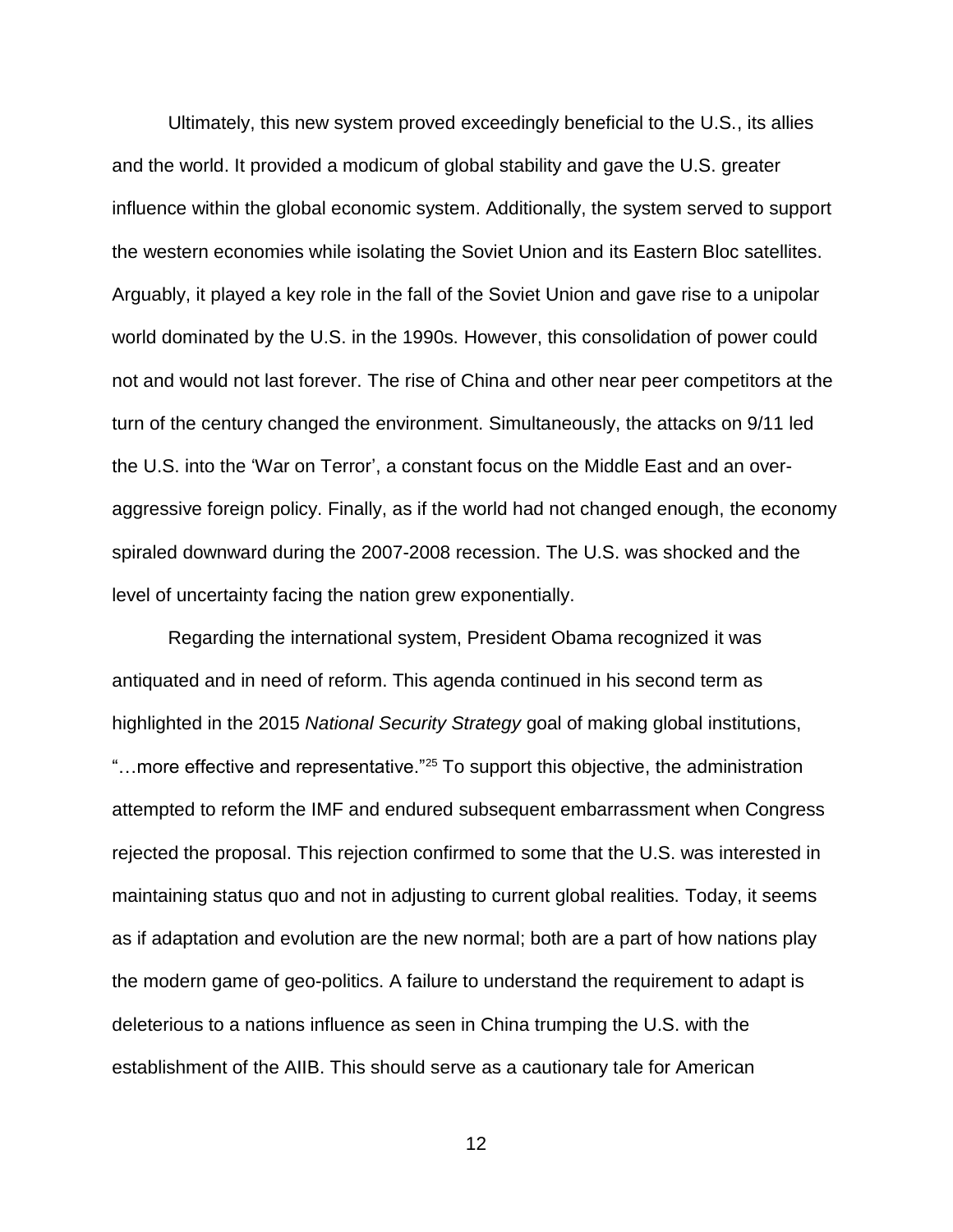leadership. The crux of this tale is that American faith in previous assumptions and systems may be flawed. To think otherwise may jeopardize U.S. efforts in the future.

The U.S. faces an uncertain future. The uncertainties on the margins of its map are not monsters. They represent emerging competitors, uncontrolled debt, and internal political stalemate. The real monsters lie within the nation's inability to recognize the realities of the modern world - to see the world as it is and not how it used to be. If the U.S. continues to ignore the fact that the world has changed and subsequently cannot adapt to the change, it will lose its power and influence over it. Collectively, this constitutes a threat to the nation's ability and capacity to lead. While an alarming notion, the end is not nigh; the U.S. still has time to figure out a way ahead. When American leadership recognizes this potentially bleak future, it must affect change to avoid it. Key to this change is to acknowledge the serious nature of problems like the national debt, how they relate to the nation's ability to compete and finally how to develop measures to address them. Indeed, this will be a difficult and a long-term undertaking that will demand sacrifice from all Americans – to include those that represent both political parties in Congress. These options must center on rebuilding American competitiveness in a world in which the rules of the status quo no longer hold sway.

Recommendations.

So how does the U.S. become more competitive? The remainder of this essay offers some recommendations to answer this question. These ideas are strategic in nature and for brevity's sake only focus on the Economic element of national power. This is not to discount the need for the other elements of power; they are all exceedingly important components of any strategy. Of the most important of these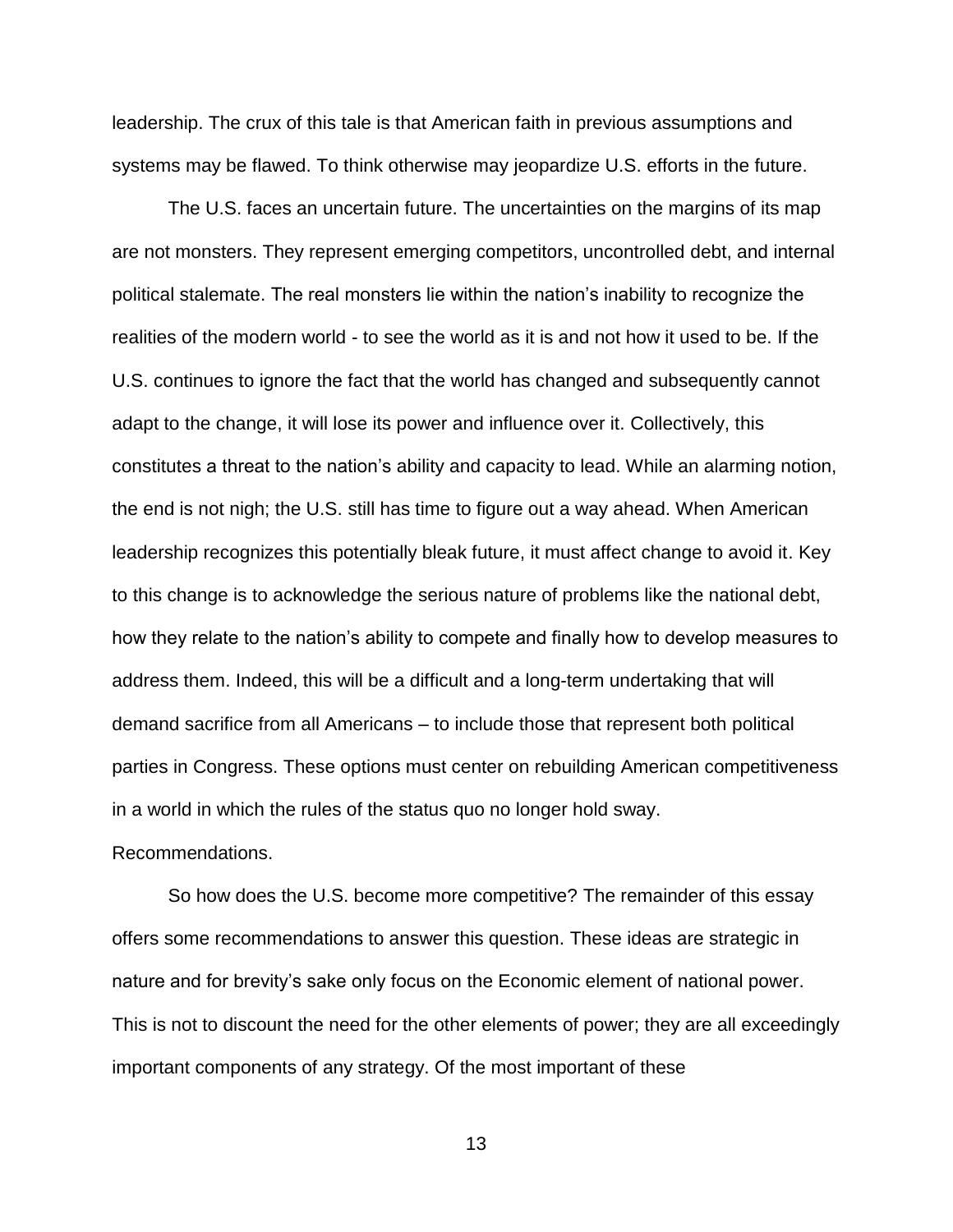recommendations, is the idea that the U.S. needs a national strategy that can harness the elements of national power to achieve a simple end – sustain U.S. influence and leadership around the world.

In academic, political and military circles there are differing opinions on how the U.S. should address the threats and challenges inherent in today's global environment. Some arguments revolve around a renewed call for isolationism to reduce efforts and fiscal expenditures overseas. Others call for containment to check the competition, namely China, before it grows too powerful. While these 'Ways' are to a degree acceptable, they don't achieve the end of sustaining U.S. influence as they are not focused on the U.S. center of gravity – the economy.

When faced with the threat of Communism in the 1950s, the U.S. developed a strategy of containment.<sup>26</sup> Articulated in NSC-68, the concept of containment helped align ends, ways and means and provided the nation with purpose and motivation until the Soviet Union fell. Faced with the uncertainty of today's environment, it is arguable that the nation needs a similar long-term strategy. However, instead of focusing on a particular threat, this strategy focuses on improving the American ability to compete globally. This fosters the conditions that allow the U.S. to out-compete the competition at the market place. By doing so, the U.S. can contain the competition by denying the competitor parity within the global market. Rather than contain through use of force, the mechanism to achieve containment is for the U.S. to become the better alternative in terms of market share, trade, legitimacy and fairness. This concept is not unique; it is fundamentally based on Joseph Nye's 'Smart Power' concept that advocates the use of coercion, payment, and attraction as options to achieve a goal.<sup>27</sup> For brevity's sake, this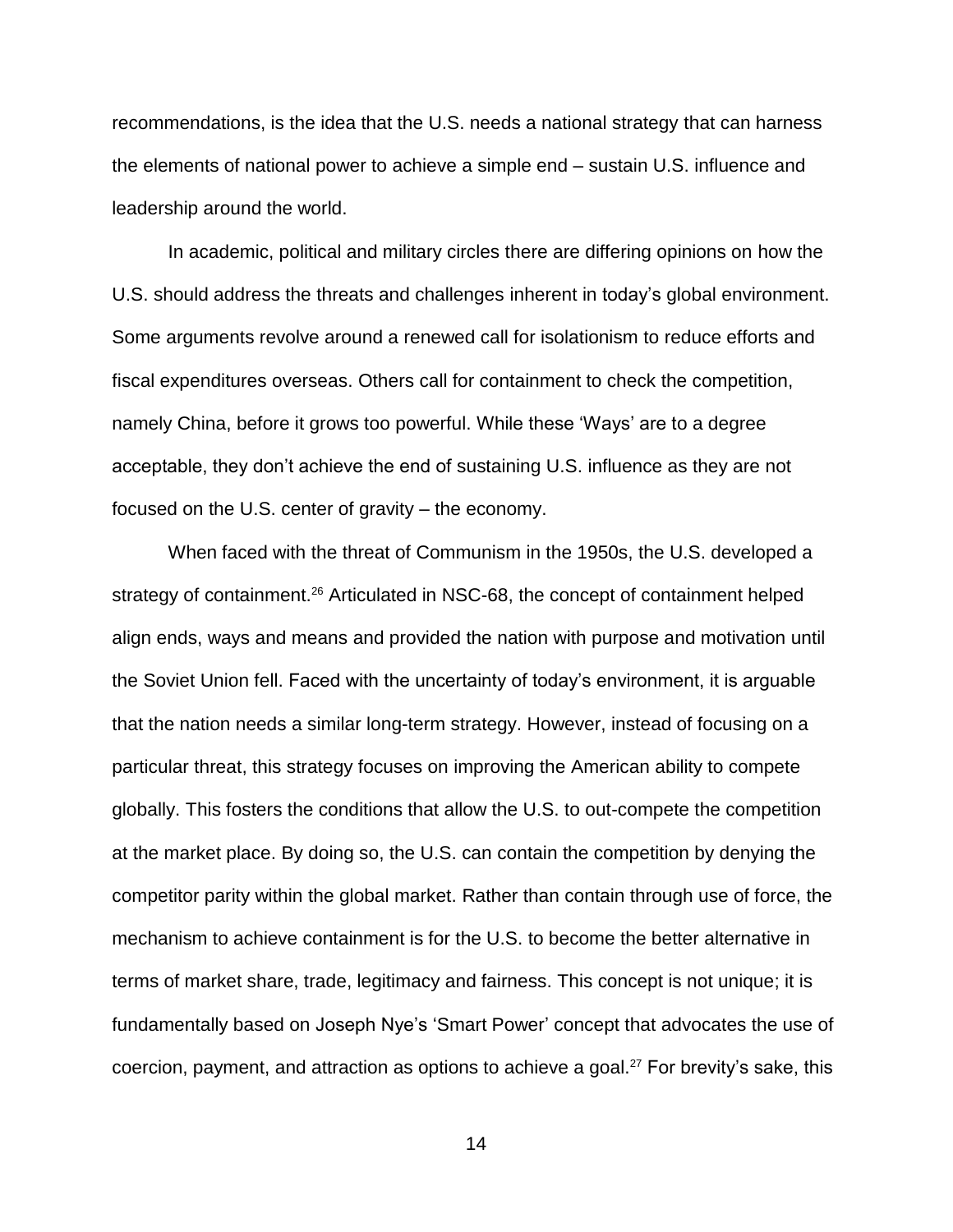paper will mainly focus on the appeal aspects of Smart Power. Applying this approach to a national level strategy that is of the scope and magnitude of NSC-68 is not easy. It is a difficult endeavor will require focus, buy in and persistence.

There are many challenges toward the establishment of a plan such as this. Among these challenges is the acceptance by U.S. stakeholders that a national strategy is a necessity. These stakeholders consist of the public, private and governmental leaders that would have to sacrifice time, effort, and resources to support this type of plan. By doing so, they will be required to maintain balance between internal requirements and external commitments. Furthermore, stakeholders must accept the idea, similar to the containment of the Soviet Union, that this type of strategy will be multi-generational and enduring in nature. It must be flexible enough to adapt to changes in the environment to include being able to withstand the nature of U.S. party politics. Perhaps most importantly, stakeholders must understand that this type of strategy will not produce immediate or tangible results. While difficult, these challenges are not overwhelming if the stakeholders understand the severity of the problem. Unfortunately, the magnitude of the debt is a compelling forcing function to enhance stakeholder understanding. However, acceptance is only the start and will not be decisive enough to solve the problem. Leadership and focus is required and for a governmental undertaking as massive as this, executive branch oversight will be required. Therefore, this paper recommends that the executive branch must emanate and maintain this strategy.

One way to ensure leadership and focus is for the President to direct the National Security Council (NSC) to build the strategy. As the principal advisory committee on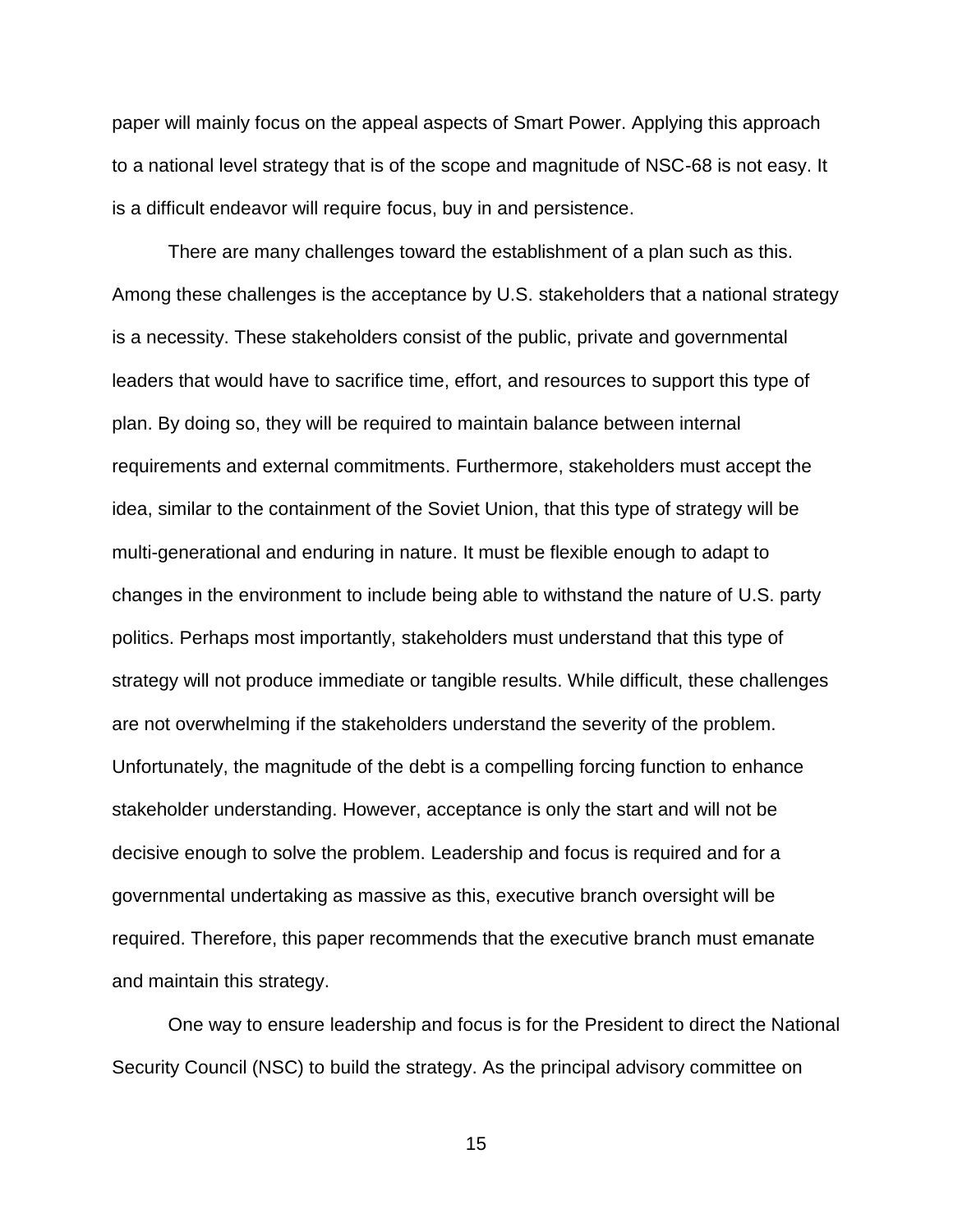policy and national security issues, the NSC has the experience, capacity and inherent leadership within its organization to develop this type of strategy.<sup>28</sup> Additionally, it also serves as the principal coordinating arm for government policy and agencies which execute the policy. The NSC also encompasses several executive Cabinet positions, many of which are directly responsible for the various elements of the DIME. This can create the synergy needed to support the comprehensive and synchronization required to make the strategy effective. Overall, this makes the NSC the best alternative for the development and support of this type of strategy. It also mirrors the way in which the government administered NSC-68 over four decades during the Cold War. While this is a good start, there is one additional recommendation regarding the supervision or leadership of the strategy – once it is developed. This revolves around the need to ensure the plan stays on track and remains focused. A way to maintain this focus is for the President to direct the Vice President to be responsible for the strategy. This provides the President with the appropriate level of leadership and it sends a clear message to all stakeholders regarding the importance of the issue. Once the President decides where and under whom the establishment, implementation and maintenance of the strategy will fall, development can begin.

The first and foremost, the strategy must address the nation's debt. Upon observing the U.S. budget for FY 2015, the solution is readily apparent; the nation needs to increase its GDP and revenue streams while reducing its spending. <sup>29</sup> To increase GDP, the economy must grow through the expansion of business – especially overseas. In a Council on Foreign Relations sponsored report, the Independent Task Force on U.S. Trade and Investment Policy concurred with this assessment stating that,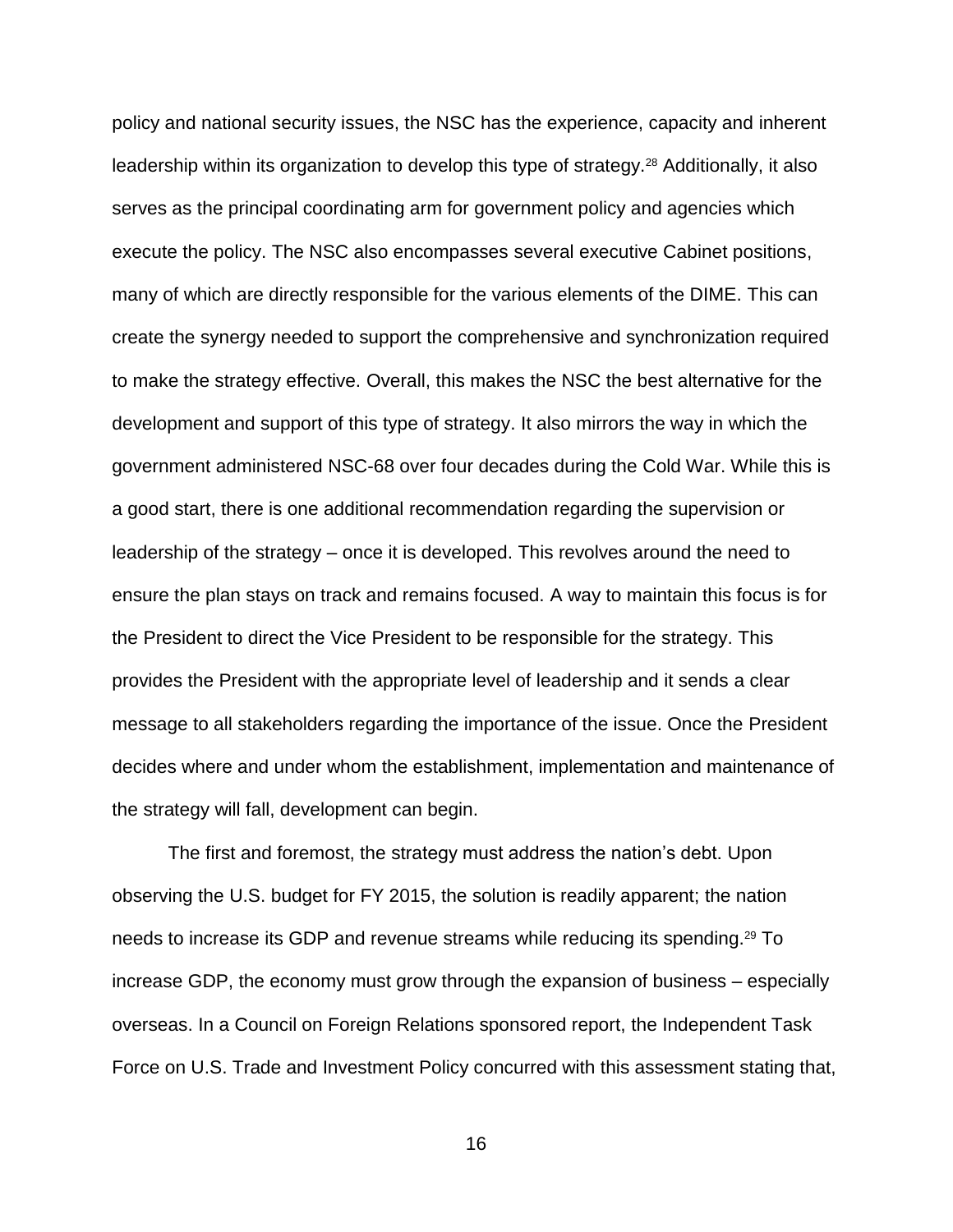"…[the way] to create good new jobs and reverse the income decline of the past decade is for the United States to become 'a thriving trading nation'," This entails that the U.S. must change the way it thinks about trade and foreign policy. To do so, the goal of securing greater market shares must become the dominating factor in U.S. foreign policy. This idea is not unique; U.S. foreign policy has always vacillated between a protrade and pro-values policy.

In support of the increased importance of trade, the U.S. must regain control of the international system and bend it once again to establish greater trade opportunities for itself and the world. Currently the Obama Administration is feverishly working to finalize the Trans Pacific Partnership (TPP) and the Transatlantic Trade and Investment Partnership (TTIP). If passed, both of these critical trade agreements will lock the U.S. and a host of other European and Pacific Rim trade players into a new international trade system.<sup>30</sup> Both of these deals are critical in that they establish a system of trade agreements between three regions which are responsible for roughly 60% of all global trade. At first glance, neither of these agreements will produce dramatic growth in U.S. GDP. However, they are exceedingly valuable toward: 1) establishing a legitimate and credible system that is inclusive of existing, emerging and potential trade partners; 2) they reaffirm the nation's position of influence as the U.S. is the driving power behind them; and 3) it sets the precedence by which the U.S. can begin to overhaul other institutions such as the IMF and World Bank.<sup>31</sup>

These factors are complementary to Nye's Smart Power approach in which the U.S. can obtain the necessary clout to attract the emerging countries through fair play, inclusion, and stability.<sup>32</sup> Simultaneously, it allows the U.S. to economically contain the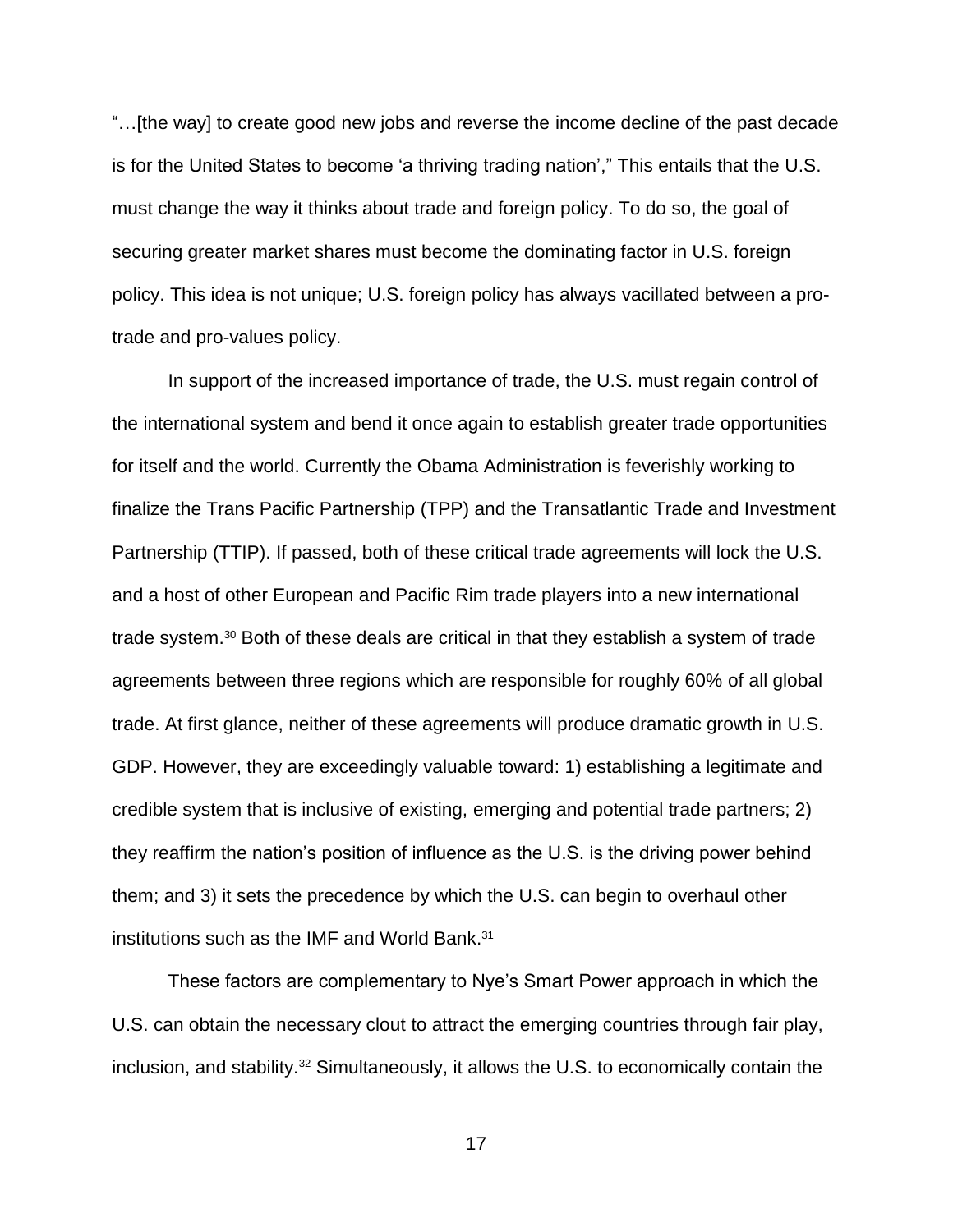competition by co-opting the market in the same manner. Ultimately, it is about appeal. If the U.S. is offering a better deal while being willing to accept a smaller amount of control, the U.S. will exert more influence and leadership. This is a very important message in today's information age when a tweet can sway public and government opinion in an instant. Nye sums this up well when he said, ''Under the new conditions [of the Information Age], more than ever, the soft sell may prove more effective than the hard sell".<sup>33</sup>

While both the TPP and TTIP are important toward generating market share and reforming the international system, there are some risks. If these agreements open trade by reducing regulations and protectionist measures, then they also expose U.S. businesses and products to foreign competition. While this risk exists, it also an example of why American competitiveness must permeate both the government and private sector. If cannot be limited to the government only. If these U.S. led agreements are successful, the economy will grow slowly but in a more enduring manner. This growth over time will result into revenue increases for the government and payment on its debt.

The next recommendation is a call for the U.S. to become more innovative. Noted author and Harvard Professor, Michael Porter wrote that, "Innovation is the central issue in [a countries] economic prosperity." <sup>34</sup> As a leading authority on strategic competition, Porter has called on the U.S to increase innovation within its business and government sectors. Admittedly, this call is not new. Many successful U.S businesses are innovative; Ford, Google and Apple serve as great examples of what an innovative business culture can accomplish. Despite these successes, there are many more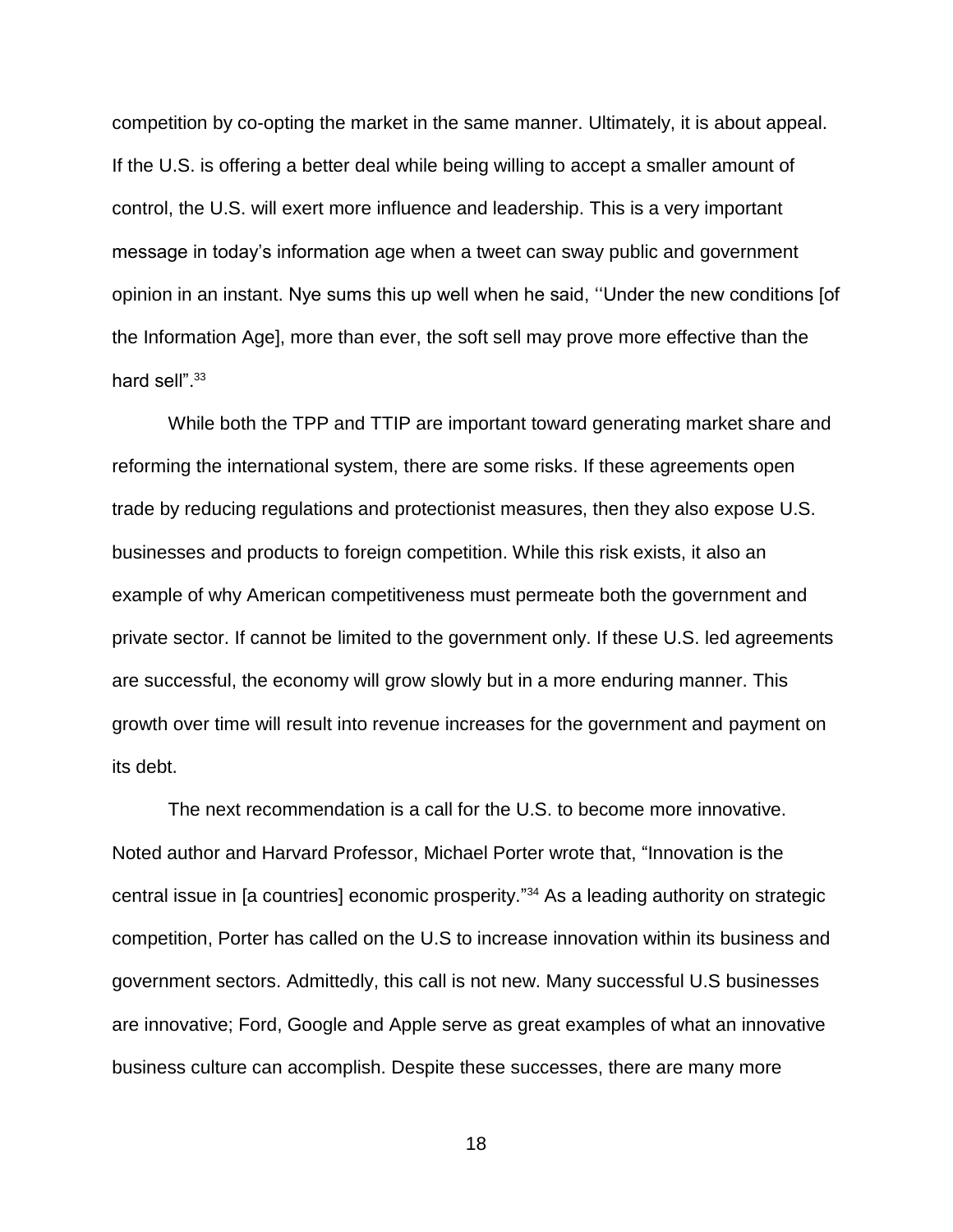organizations, to include the U.S. government, that are not innovative. Innovation is about ideas, acceptance of change, and assumption of risk. Read any business success story and innovation is a primary reason why the organization succeeded. Therefore, the question is how does a nation become more innovative?

A person or nation cannot wake up one morning and decide to be innovative. Schools, especially higher education, can helps foster its spirit, but they cannot teach it. Competition helps generate it, but it is not the only solitary factor in its creation. This is because innovation is a way of thinking and a mindset that looks at old things in new ways to develop solutions. Most importantly, innovation is a way to avoid irrelevance through change. As retired General Eric Shinseki once said, "If you don't like change, you're going to like irrelevance even less."<sup>35</sup> To avoid this irrelevance and its own 'Suez Moment', the U.S. government must embrace innovation and affect change.

A key area where the U.S. government can embrace innovation and drive revenues up is through tax code reform. Currently the U.S is one of the least taxed countries in the world based on the amount of services the government provides. 36 Simply put, Americans by and large receive a tremendous amount of services for very little tax input. To rebalance this and drive up revenue, the government must increase taxes. Despite this necessity, it is problematic for politicians who serve at the will of their constituencies. An innovative solution to this dilemma is to take the increase out of the hands of the politicians by creating a tax system wherein the health of the economy regulates increases or decreases to the tax rate. Used in conjunction with a fixed rate, no exemption flat tax concept, this system removes the politician from the conversation.<sup>37</sup> More importantly, it adjusts itself automatically. If in a recession or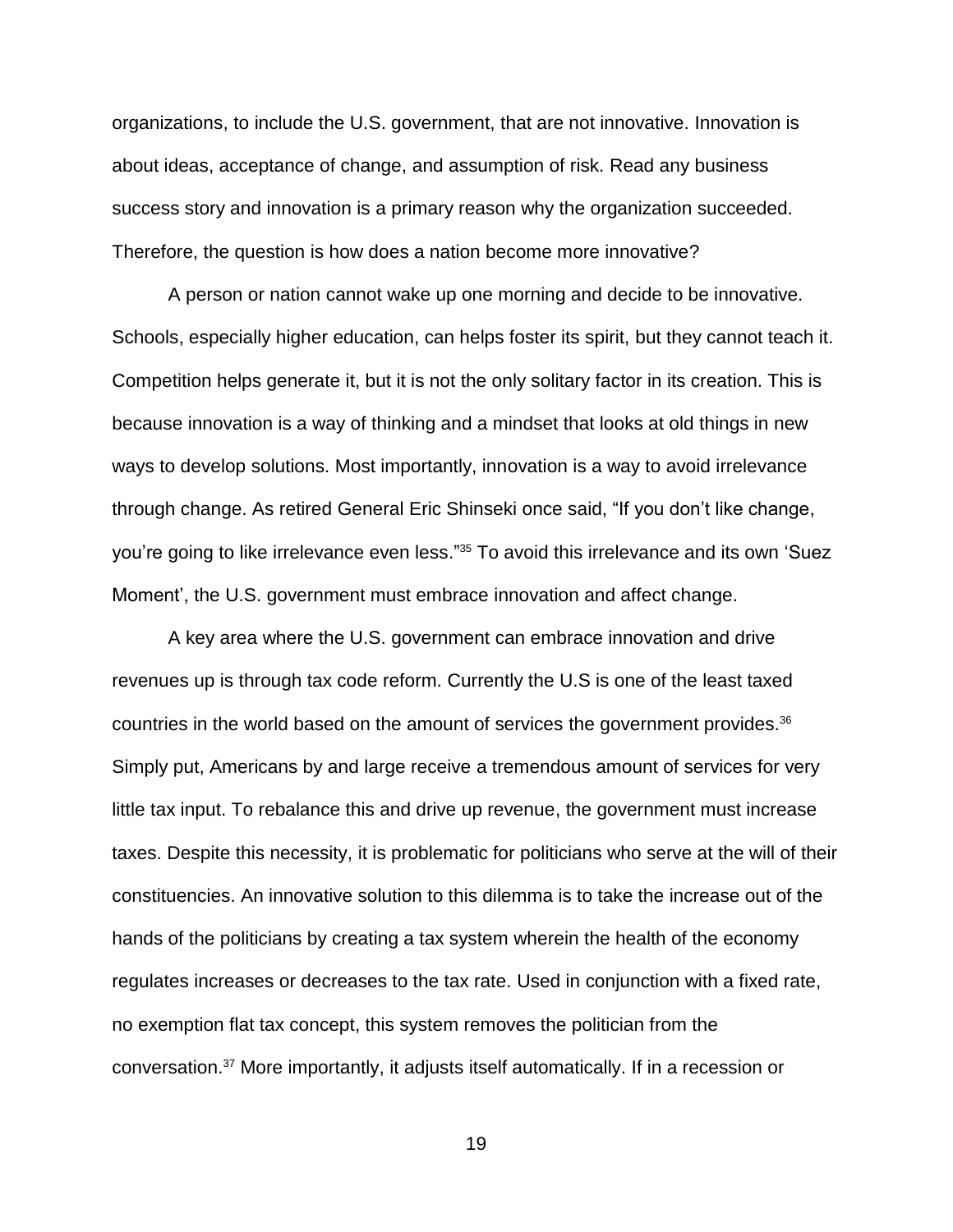recovery phase, the system reduces taxes. If the economy is growing or operating at full capacity, it increases them. The system is fair, impartial and only includes the government episodically.

Another innovative solution is to make taxation part of the national strategy that this paper advocates for. Being a part of the strategy is beneficial as it sequences rate increases and decreases with the overall economic forecast. If timed correctly, this can optimize revenue generation without causing a major disruption within a transitioning economy. Critical to this is understanding is when to start the tax increase in relation to when the economy can absorb it. This is where a strategy can assist in measuring indicators and generating organized options regarding when and where the tax increases need to occur. Admittedly, changing how the country applies taxes and generates revenues is a difficult and politically emotional task. However, the innovation lies in removing the emotion from the equation. If done properly and in conjunction with a well understood plan, a strategy can lessen the overall impacts and remain focused on generating revenue – not election results.

While solving revenue generation through tax reform is important, it only addresses part of the problem. The other and more contentious issue is government spending. To increase the ability to buy down the debt, the government must reduce its spending habit. Similar in nature to tax revision, cutting spending is a significant emotional event. It is difficult due to the wide variety of requirements that are driven and protected by the U.S. political process and the polarity under which it currently operates. This implies that any change to established government expenditures, especially entitlements, will incur intense political scrutiny. A key factor in any change to the U.S.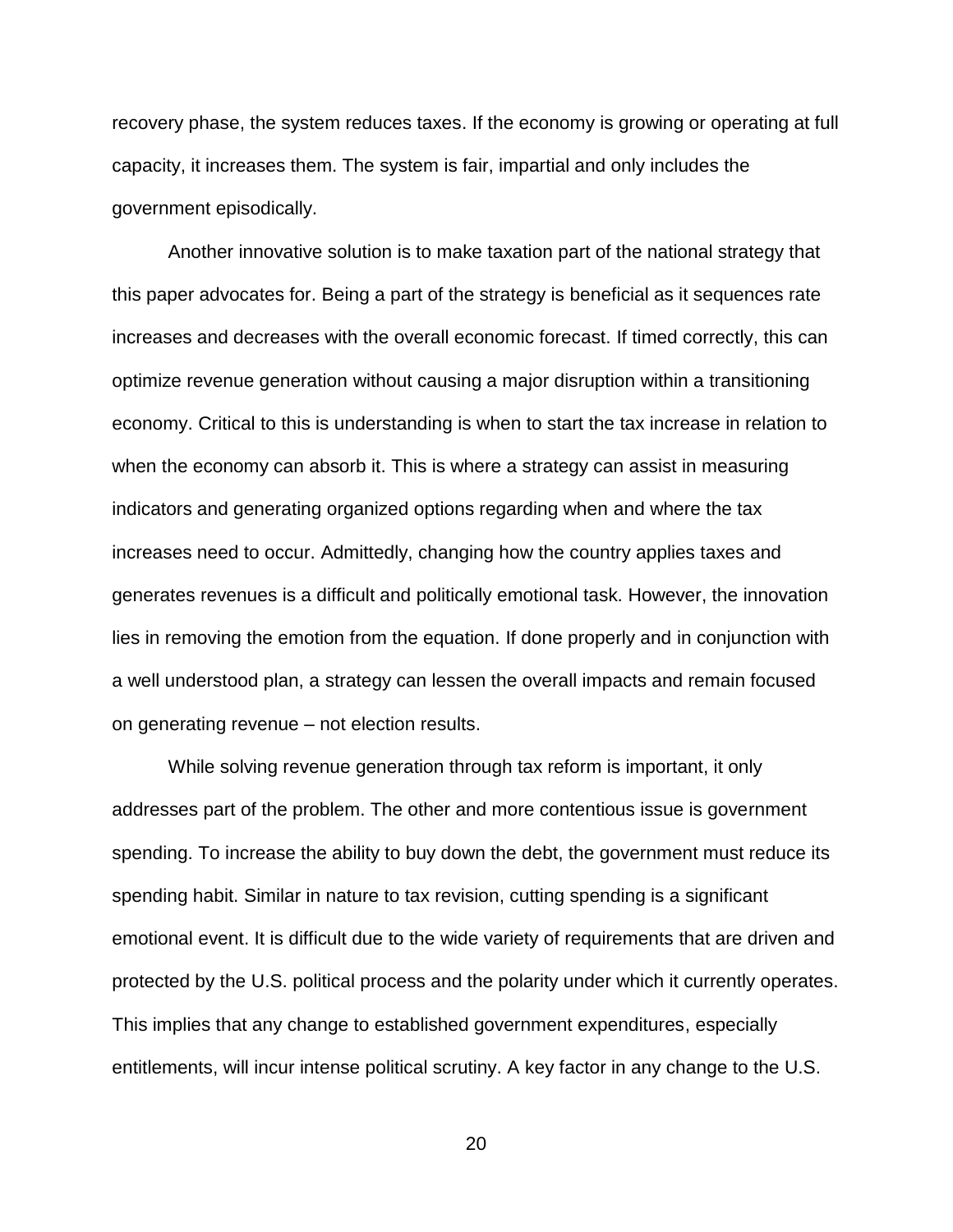Budget depends upon a shared political understanding and acceptance of the problem. If U.S. leaders understand the magnitude of the debt problem and its impact on national security, they can achieve consensus and cuts will occur. Consensus is by far the most important aspect of spending cuts. Without it, the inefficient plans like the Sequester which only targets Discretionary spending and not the expansive entitlement based Non-Discretionary programs.<sup>38</sup> Regardless, cutting either requires consensus and in today's political environment, consensus would be innovative.

Assuming the government can achieve consensus, there are two budget pools from which to cut – Non-Discretionary and Discretionary.<sup>39</sup> Non-Discretionary spending is protected by law and therefore requires legislative approval to adjust. It is also where the majority of government spending is located – especially its sacred cows like Social Security. More easily accessible is Discretionary funding which is subject to Congressional approval every year. A large part of Discretionary spending lies within the Defense budget. Politically speaking, the American public habitually supports cuts in Defense over entitlements. In the article "*Fiscal Fetters*", Mark Duckenfield highlights this preference by referencing a New York Times / CBS News poll which clearly indicated that 55% of the American people, regardless of party affiliation, would cut the DoD's budget, followed by Medicare and then Social Security.<sup>40</sup> Duckenfield sums up this preference by quoting economist Niall Ferguson's thoughts on the matter, "Americans like their security. But they like Social Security more than national security."<sup>41</sup> The American public's love for Non-Discretionary entitlements is a primary reason why Congress doesn't target them and instead focuses on Non-Discretionary programs like Defense.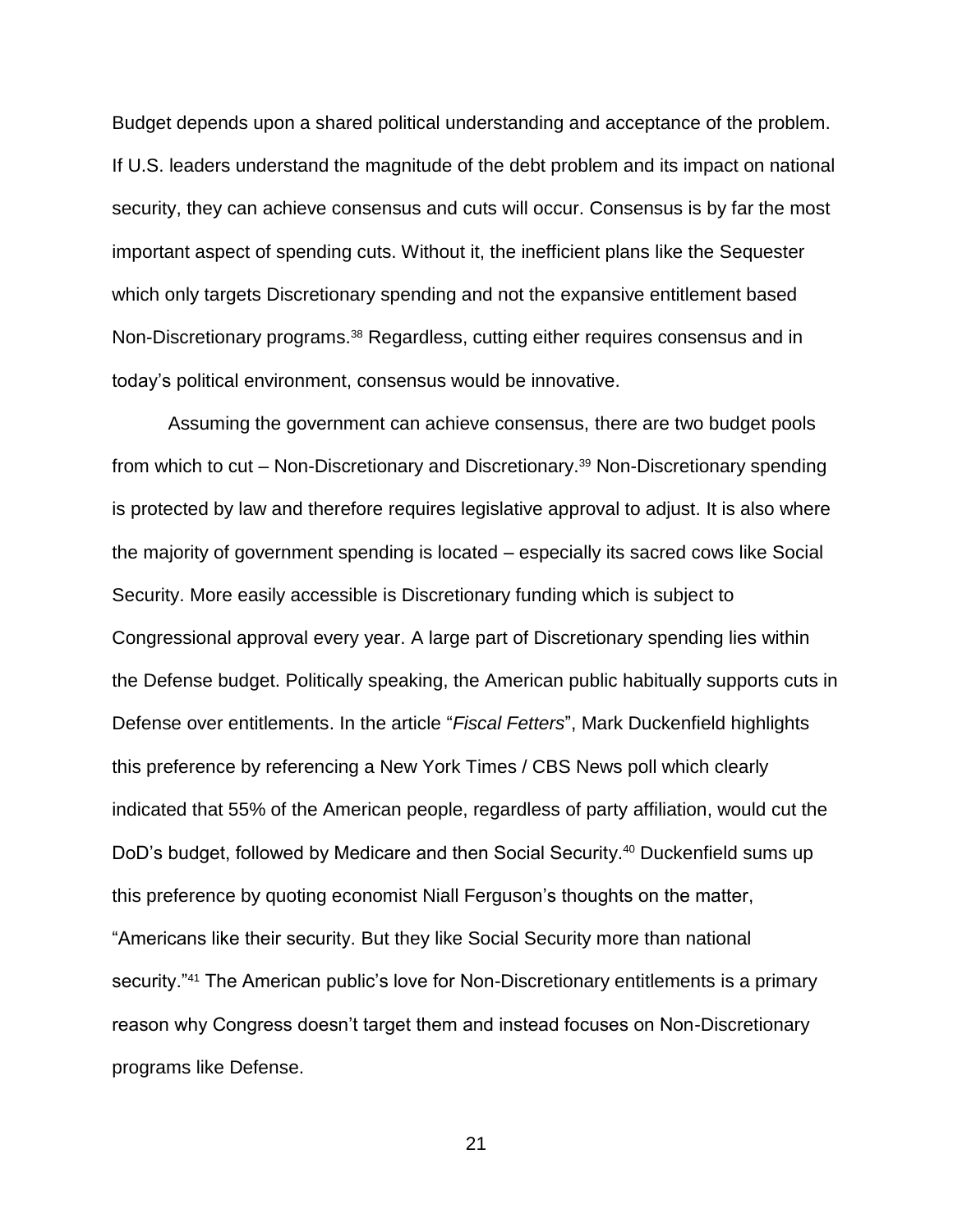With this love of entitlements, what can the U.S. government do? Based on the American political system, the options are limited. Any politician whose agenda consisted of cutting away entitlements would experience a very short political life span. This is another reason why an innovative and multi-generational strategy makes sense. First, initial cuts and reforms could be small and barely registerable. Secondly, reformers need to implement cuts against entitlement in the future so as not to affect current beneficiaries. If sequenced properly, these changes can greatly assist the government in weaning the American people off entitlements while integrating new and sustainable methods of social support. Overall, this depends upon the will of the leadership. If the threat to the nation is grave, government leaders must set the example for the American people to follow. A way to set this example would be for Congress to terminate Congressional health and pension plans for those that spend less than 20 years in federal government. This would be both an example of will and sacrifice from which to lead the attack on the entitlement system. Regardless, these cuts need to occur as the nation can no longer support them and the revenues which pay for them are required for the more serious purpose of paying down the national debt.

These are just a few of the recommendations that government leaders can use to address the debt problem and create a more competitive economy. They focus on rebuilding American economic competitiveness as a way to preserve U.S. leadership and influence around the world. To achieve this objective, changing economic policy is not enough. Instead, a strategy is required to ensure focus and synchronization of government actions and the elements of national power.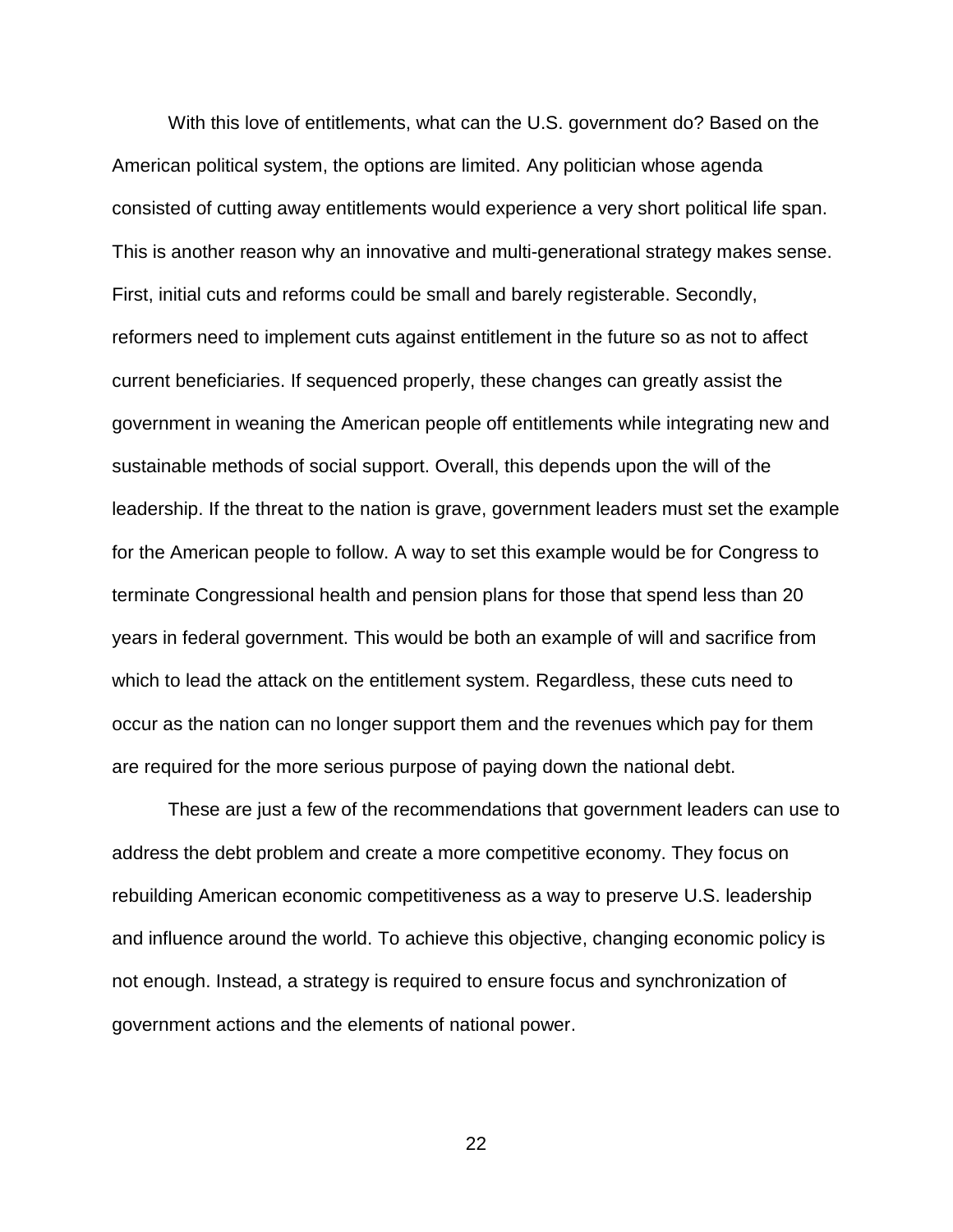Regarding the necessity of a strategy to answer this threat, it is helpful to remember how the U.S. dealt with the U.S.S.R. during the Cold War. The U.S. saw Russia as an existential threat and it built a containment strategy that remained at the forefront of American policy for decades and endured multiple Administrations and Congressional turnovers. Perhaps, the solution to the U.S. problem lies in a similar but different strategy; one tempered by reality and based on competitive containment – not outright coercion. To be effective, this strategy must account for the world as it is and not how U.S. leaders want it to be. As Einstein said, "We cannot solve a problem by using the same kind of thinking we used when we created them."<sup>42</sup> Following Eisenstein's advice, the U.S. must understand the world it created in order to mold, not bend, it to its benefit. The difference this time lies within building partnerships and alliances that are mutually beneficial and appealing to all parties – large, small, developed or emerging.

The U.S. economy is the center of gravity for this concept. It is the primary source of the nation's ability to retain its influence and power. When healthy, it is the primary tool in which to compete on the international stage. Recently, there are strong indications that the economy is regaining its strength. <sup>43</sup> However, with an \$18.2 trillion debt, it cannot fully recovery. The magnitude of this problem should force U.S. leadership, to include members of both political parties, to develop a solution. As with anything in politics, consensus is the key. Unfortunately, consensus is a rare word in Washington these days. As the debt grows, national understanding of the problem will also. This understanding will eventually drive the required consensus and sacrifice to solve it.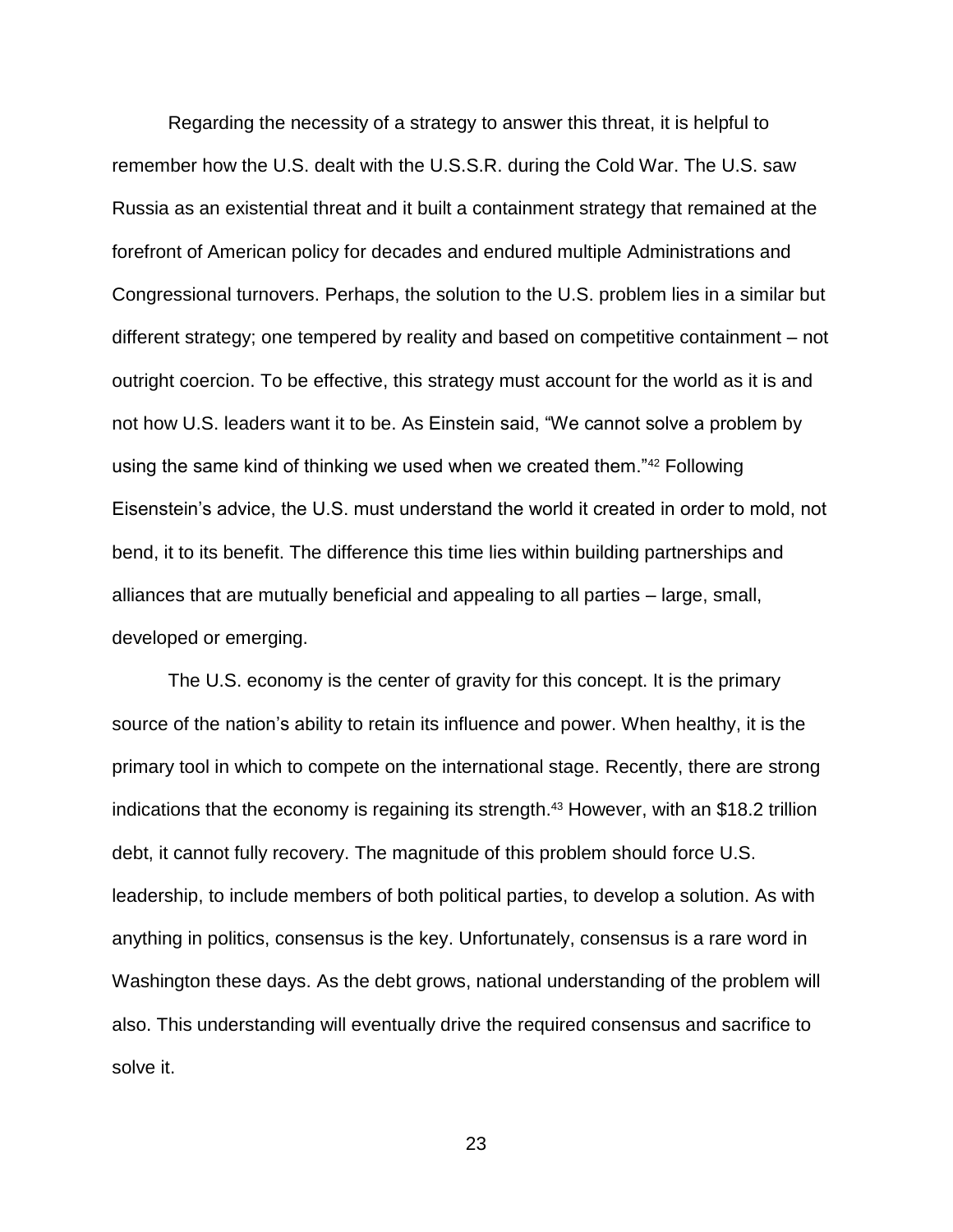Today, some Americans erroneously look to the edge of the map to find the nation's problems. Ironically, they need only to look within the nation's borders to find where the real threats reside. Until they understand this reality, there is little more for them to do than draw monsters on the map and wait their "Suez Moment". However, with foresight, U.S. leaders can avoid this 'moment' if they want to. To do so, they simply need to see the world as it is and not as it was.

### Endnotes

<sup>1</sup> Robinson Meyer, "No Old Map Actually Says 'Here There Be Dragons," *The Atlantic*, December 12, 2013, [http://www.theatlantic.com/technology/archive/2013/12/no-old-maps](http://www.theatlantic.com/technology/archive/2013/12/no-old-maps-actually-say-here-be-dragons/282267/)[actually-say-here-be-dragons/282267/](http://www.theatlantic.com/technology/archive/2013/12/no-old-maps-actually-say-here-be-dragons/282267/) (accessed November 1, 2015).

<sup>2</sup> Dan Moskowitz, "Why the Chinese Economy Matters So Much to the U.S.," *Investopedia*, January 26, 2016, [http://www.investopedia.com/articles/investing /012716/why-chinese](http://www.investopedia.com/articles/investing%20/012716/why-chinese-economy-matters-so-much-us.asp)[economy-matters-so-much-us.asp](http://www.investopedia.com/articles/investing%20/012716/why-chinese-economy-matters-so-much-us.asp) (accessed February 2, 2016).

<sup>3</sup> Derek Brown, "1956: Suez and the End of the Empire," *The Guardian Online*, March 14, 2001,<http://www.theguardian.com/politics/2001/mar/14/past.education1> (accessed January 8, 2016).

<sup>4</sup> Mark Duckenfield, "Fiscal Fetters – The Economic Imperatives of National Security in a Time of Austerity," *Strategic Studies Quarterly* 6, no.2 (Summer 2012): 35.

<sup>5</sup> Patrick M. Stewart, "Present at the Creation, Beijing-Style," *Council on Foreign Relations: The Internationalist Blog*, blog entry posted March 20, 2015, <http://blogs.cfr.org/patrick/2015/03/20/present-at-the-creation-beijing-style/> (accessed December 10, 2015).

<sup>6</sup> Patrick M. Stewart, "The BRICS: Three Things to Know," *Council on Foreign Relations: The Internationalist Blog*, blog entry posted July 8, 2015, <http://blogs.cfr.org/patrick/2015/07/08/the-brics-three-things-to-know/#more-4204> (accessed December 1, 2015).

<sup>7</sup> Mark Magnier, "China's Economic Growth in 2015 is Slowest in 25 Years," *The Wall Street Journal Online,* January 16, 2016, [http://www.wsj.com/articles/china-economic-growth](http://www.wsj.com/articles/china-economic-growth-slows-to-6-9-on-year-in-2015-1453169398)[slows-to-6-9-on-year-in-2015-1453169398](http://www.wsj.com/articles/china-economic-growth-slows-to-6-9-on-year-in-2015-1453169398) (accessed February 20, 2016).

<sup>8</sup> S.R., "The Worries about China's Slowing Growth," *The Economist Online,* January 19, 2016,<http://www.economist.com/blogs/economist-explains/2016/01/economist-explains-11> (accessed February 20, 2016).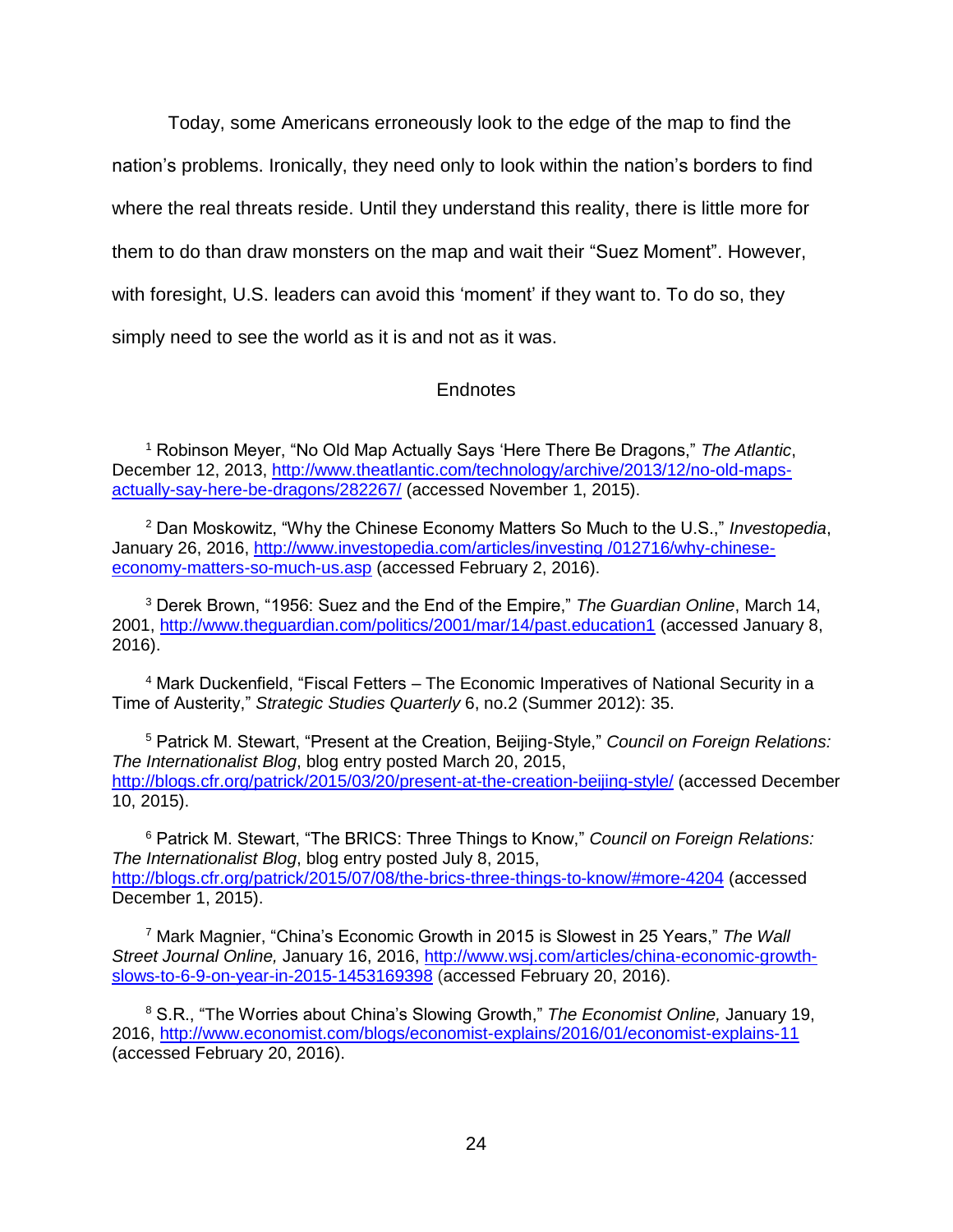<sup>9</sup> Debt to GDP ratio is the percentage of the debt divided by its GDP. In 2008, economists estimated that Chinese debt was valued at 150% of its GDP. This has since increased to 250%. In simpler terms, the national debt is 2 ½ times greater than the sum total of their GDP. Problems associated with massive national debt include, compounding debt interest, higher interest rates, devaluation of currency, national level bankruptcy, loss or restriction of economic flexibility and a potential for national level financial collapse.

<sup>10</sup> Daniel A. Bell, "Chinese Democracy Isn't Inevitable," *The Atlantic*, May 29, 2015, [http://www.theatlantic.com/international/archive/2015/05/chinese-democracy-isnt](http://www.theatlantic.com/international/archive/2015/05/chinese-democracy-isnt-inevitable/394325/)[inevitable/394325/](http://www.theatlantic.com/international/archive/2015/05/chinese-democracy-isnt-inevitable/394325/) (accessed January 4, 2016).

<sup>11</sup> Mike Patton, "National Debt Tops \$18 Trillion: Guess How Much You Owe?" *Forbes*, April 24, 2015, [http://www.forbes.com/sites/mikepatton/2015/04/24/national-debt-tops-18-trillion](http://www.forbes.com/sites/mikepatton/2015/04/24/national-debt-tops-18-trillion-guess-how-much-you-owe/#40ba13d85ebd)[guess-how-much-you-owe/#40ba13d85ebd](http://www.forbes.com/sites/mikepatton/2015/04/24/national-debt-tops-18-trillion-guess-how-much-you-owe/#40ba13d85ebd) (accessed December 16, 2016).

 $12$  Illustrative of this problem is that in 2015, the Federal Budget ran a \$600+ billion deficit which was subsequently added to national debt.

<sup>13</sup> Gregory Ip, *The Little Book of Economics: How the Economy Works in the Real World*  (Hoboken, NJ: Wiley, 2013), 64-65.

<sup>14</sup> Ibid., 77-81.

<sup>15</sup> Ibid., 44-45.

<sup>16</sup> Tyrone C. Marshall Jr., "Debt is Biggest Threat to National Security, Chairman Says," *Department of Defense News*, September 22, 2011, <http://archive.defense.gov/news/newsarticle.aspx?id=65432> (accessed November 23, 2015).

<sup>17</sup> Mark Memmott, "Rep. Paul Ryan Makes GOP Case on Medicare, Budget," *NPR: The Two-Way*, May 26, 2011, [http://www.npr.org/sections/thetwo-way/2011/05/26/136676162/live](http://www.npr.org/sections/thetwo-way/2011/05/26/136676162/live-blog-rep-paul-ryan-takes-questions-on-medicare-budget-plans)[blog-rep-paul-ryan-takes-questions-on-medicare-budget-plans](http://www.npr.org/sections/thetwo-way/2011/05/26/136676162/live-blog-rep-paul-ryan-takes-questions-on-medicare-budget-plans) (accessed December 6, 2015).

<sup>18</sup> Michael S. James, et al., "Standard & Poor's Downgrades US Credit Rating from AAA to AA+," *ABC News,* August 5, 2011, [http://abcnews.go.com/Business/standard-poors](http://abcnews.go.com/Business/standard-poors-downgrades-us-credit-rating-aaa-aa/story?id=14220820)[downgrades-us-credit-rating-aaa-aa/story?id=14220820](http://abcnews.go.com/Business/standard-poors-downgrades-us-credit-rating-aaa-aa/story?id=14220820) (accessed February 12, 2016).

<sup>19</sup> Matt Egan, "Dow Closes down Nearly 300 Points on China Fears," *CNN Money*, January 4, 2016,<http://money.cnn.com/2016/01/04/investing/stocks-markets-dow-china/> (accessed February 2, 2016).

 $20$  Joy Wang, "The Anatomy of a Crisis: Deadlock and Dysfunction in American Government," [http://www.iop.harvard.edu/anatomy-crisis-deadlock-and-dysfunction-american](http://www.iop.harvard.edu/anatomy-crisis-deadlock-and-dysfunction-american-government)[government](http://www.iop.harvard.edu/anatomy-crisis-deadlock-and-dysfunction-american-government) (accessed February 23, 2016).

<sup>21</sup> Loren Thompson, "Sequester's Legacy: How A Bad Budget Law Could Lose America's Next War," *Forbes*, September 2, 2014, [http://www.forbes.com/sites/lorenthompson/2014/09/02/sequesters-legacy-how-a-bad-budget](http://www.forbes.com/sites/lorenthompson/2014/09/02/sequesters-legacy-how-a-bad-budget-law-could-lose-americas-next-war/#7c9888885938)[law-could-lose-americas-next-war/#7c9888885938](http://www.forbes.com/sites/lorenthompson/2014/09/02/sequesters-legacy-how-a-bad-budget-law-could-lose-americas-next-war/#7c9888885938) (accessed March 19, 2016).

<sup>22</sup> Stewart, "Present at the Creation, Beijing-Style."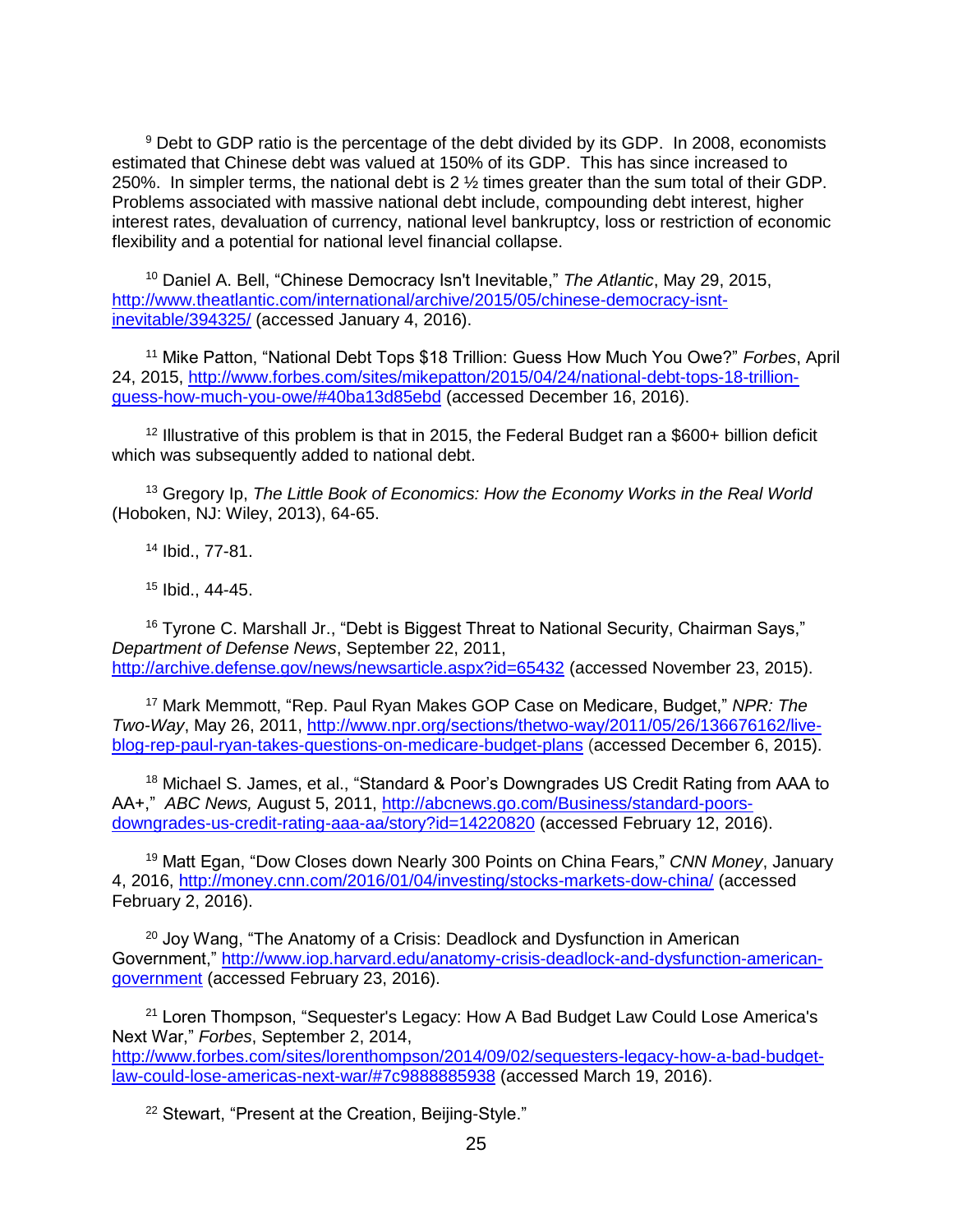$23$  Ibid.

<sup>24</sup> Uri Dadush, "The Decline of the Bretton Woods Institutions," *The National Interest*, September 22, 2014, [http://nationalinterest.org/blog/the-buzz/the-decline-the-bretton-woods](http://nationalinterest.org/blog/the-buzz/the-decline-the-bretton-woods-institutions-11324)[institutions-11324](http://nationalinterest.org/blog/the-buzz/the-decline-the-bretton-woods-institutions-11324) (accessed January 22, 2016).

<sup>25</sup> Barrack Obama, *The National Security Strategy* (Washington, DC: The White House, February 2015), 16-17.

<sup>26</sup> U.S. Department of State Office of the Historian, "Milestones: 1945-1952: NSC-68, 1950," <https://history.state.gov/milestones/1945-1952/NSC68> (accessed January 17, 2016).

<sup>27</sup> Joseph S. Nye, "Smart Power: Combining Hard and Soft Power," *Foreign Affairs*, July/August 2009,<https://www.foreignaffairs.com/articles/2009-07-01/get-smart> (accessed November 6, 2015).

<sup>28</sup> The White House, "National Security Council," <https://www.whitehouse.gov/administration/eop/nsc/> (accessed March 24, 2016).

<sup>29</sup> National Priorities Project, "Federal Budget 101," [https://www.nationalpriorities.org/campaigns/federal-budget-101/?gclid=CN](https://www.nationalpriorities.org/campaigns/federal-budget-101/?gclid=CN-d0sGsk8oCFdCPHwodh38CPA)[d0sGsk8oCFdCPHwodh38CPA](https://www.nationalpriorities.org/campaigns/federal-budget-101/?gclid=CN-d0sGsk8oCFdCPHwodh38CPA) (accessed January 12, 2016).

<sup>30</sup> Michael Czinkota and Valbona Zeneli, "Why the Transatlantic Trade and Investment Partnership is More Important than TPP," *The Diplomat*, January 30, 2016, [http://thediplomat.com/2016/01/why-the-transatlantic-trade-and-investment-partnership-is-more](http://thediplomat.com/2016/01/why-the-transatlantic-trade-and-investment-partnership-is-more-important-than-tpp/)[important-than-tpp/](http://thediplomat.com/2016/01/why-the-transatlantic-trade-and-investment-partnership-is-more-important-than-tpp/) (accessed February 2, 2016).

<sup>31</sup> Edward Alden, "The TPP Is the Last, Best Opportunity for New Global Trade Rules," *World Politics Review*, December 7, 2015, [http://www.worldpoliticsreview.com/articles/17373/the-tpp-is-the-last-best-opportunity-for-new-](http://www.worldpoliticsreview.com/articles/17373/the-tpp-is-the-last-best-opportunity-for-new-global-trade-rules)

[global-trade-rules](http://www.worldpoliticsreview.com/articles/17373/the-tpp-is-the-last-best-opportunity-for-new-global-trade-rules) (accessed February 5, 2016). Also please see Edward Alden, "With TPP and TTIP, U.S. and EU Reassert Control over Rules of Global Trade," *World Politics Review*, December 19, 2013, [http://www.worldpoliticsreview.com/articles/13454/with-tpp-and-ttip-u-s](http://www.worldpoliticsreview.com/articles/13454/with-tpp-and-ttip-u-s-and-eu-reassert-control-over-rules-of-global-trade)[and-eu-reassert-control-over-rules-of-global-trade](http://www.worldpoliticsreview.com/articles/13454/with-tpp-and-ttip-u-s-and-eu-reassert-control-over-rules-of-global-trade) (accessed January 17, 2016).

<sup>32</sup> Nye, "Smart Power: Combining Hard and Soft Power."

<sup>33</sup> Joseph S. Nye, "The Benefits of Soft Power," presentation, Center for Public Leadership's Conference on "Misuses of Power: Causes and Corrections", Harvard University, Cambridge, MA, March 11, 2004,

<http://students.depaul.edu/~tkyawzaw/myweb/myblogs/TheBenefitsofSoftPower.htm> (accessed on January 5, 2016).

<sup>34</sup> Duncan Lowery, "Innovation is the Key to the Region's Economic Prosperity," *The Journal*, July 26, 2012, [http://www.thejournal.co.uk/business/business-news/innovation-key](http://www.thejournal.co.uk/business/business-news/innovation-key-regions-economic-prosperity-4407473)[regions-economic-prosperity-4407473](http://www.thejournal.co.uk/business/business-news/innovation-key-regions-economic-prosperity-4407473) (accessed February 13, 2016).

<sup>35</sup> Jenna Barbour, "Individualization is the Future of Loyalty and Engagement," *Forbes Business Online*, December 11, 2015,